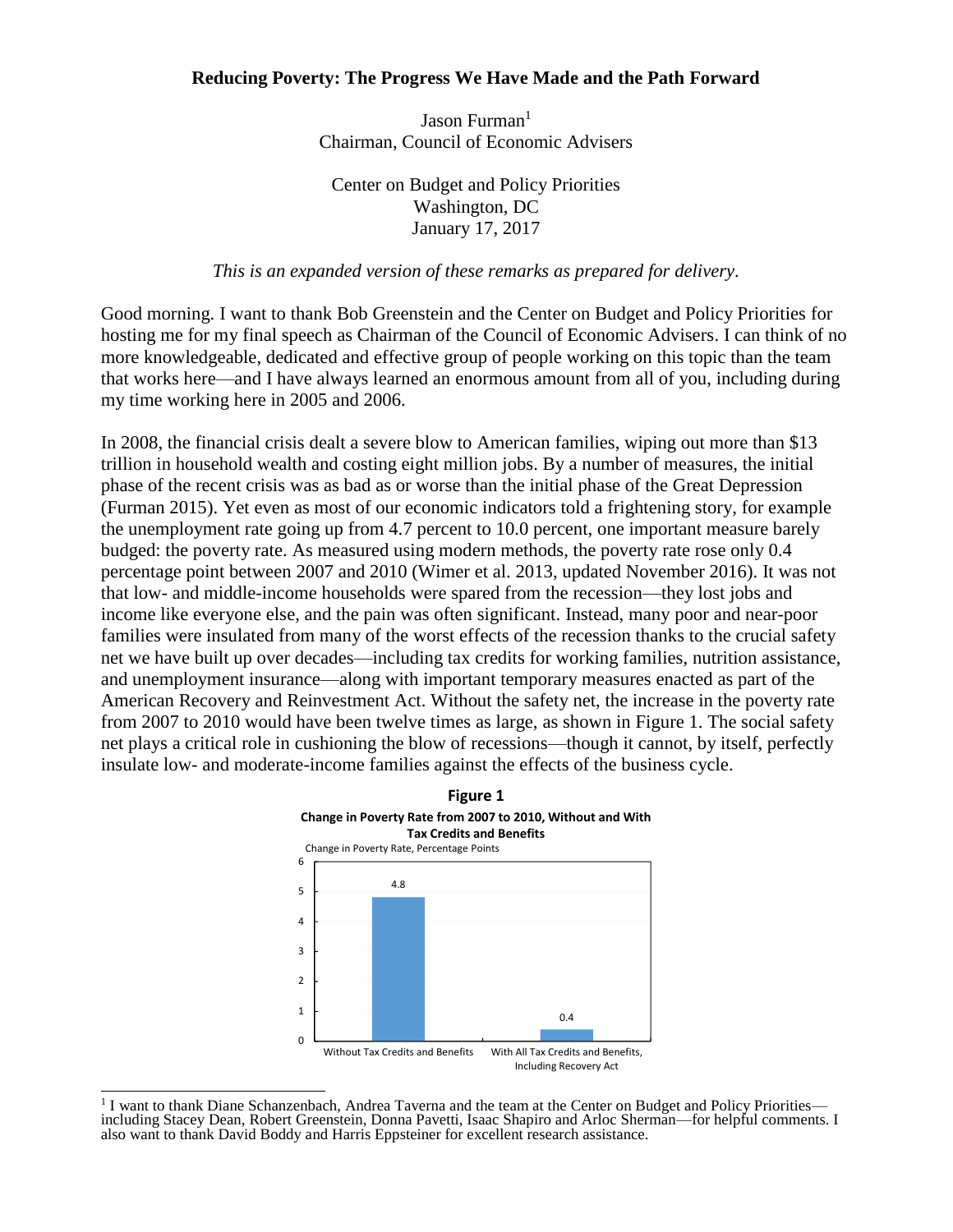The experience in the Great Recession is an extreme illustration of the way in which the scope and severity of poverty is shaped both by market forces in the economy and by government policies and programs. As I will discuss in my remarks today, over the past fifty years, we have made great strides in reducing poverty—cutting the poverty rate by 41 percent since 1967. *However, this progress has come almost entirely as a result of government programs, and not due to changes in pre-tax market incomes for those at the bottom of the distribution; in fact, "market-income poverty" is roughly the same today as it was in 1967.* 

One question I want to address today is why have we made so little progress on market-income poverty and what can be done to reduce it. Some have argued that market-income poverty has persisted precisely because of the expanded safety net. But, as I will argue at length in my remarks today, precisely the opposite is likely to be the case. The evidence that the safety net results in a large reduction of work is relatively weak, especially as we have increasingly transformed our safety net to be conditioned on work. In contrast, there is growing evidence based on rigorous research using randomized trials, natural experiments and large datasets that track outcomes for extended periods of time, that finds that safety net programs that are focused on families with children have large and long-lasting effects on upward mobility, including higher future employment, earnings, educational outcomes and healthcare. So absent the expansion of the safety net over the last half century it is plausible that the trend in market-income poverty would have been even worse.

So why has market-income poverty persisted relatively unchanged for so long? As we at the Council of Economic Advisers (CEA) discussed in detail in a number of reports and speeches, including the 2015 *Economic Report of the President*, rising incomes depend critically on productivity growth, income inequality, and labor force participation (CEA 2015a). Labor productivity is a measure of how much output a worker produces in a single hour, and its growth rate has slowed in recent decades—putting downward pressure on overall wage growth. Since the 1970s, the United States has seen both faster growth and higher levels of income inequality than other advanced economies, with income gains tilted towards those at the top of the distribution. And the labor force participation rate—the share of the adult population that is working or actively looking for work—has also declined since 2000, even among those in their prime working years (ages 25 to 54). This means that fewer people in each household are working, further slowing household income growth.

In my remarks today I will first discuss the recent progress we have made raising incomes and reducing poverty in the United States. I will then step back to look more broadly at trends in poverty over the last 50 years, focusing on the large and growing antipoverty effects of the social safety net. Next, I will highlight several important structural changes in the safety net, including a growing emphasis on work, but also the ways in which parts of the safety net have weakened as a result of block-granting. Finally, I will discuss policies that the Administration has supported to raise incomes and lift more families out of poverty.

I will conclude by outlining a policy agenda going forward. The most important agenda item is to do no harm to the programs that are already functioning very effectively. In terms of an affirmative agenda, a strong economy is critical—including with rising market incomes for lower-income workers which depend not just on supply and demand but also on institutional choices like where we set the minimum wage, how strong labor unions are, and what we do to help people train for and search for jobs. In addition, there are important ways the safety net could be strengthened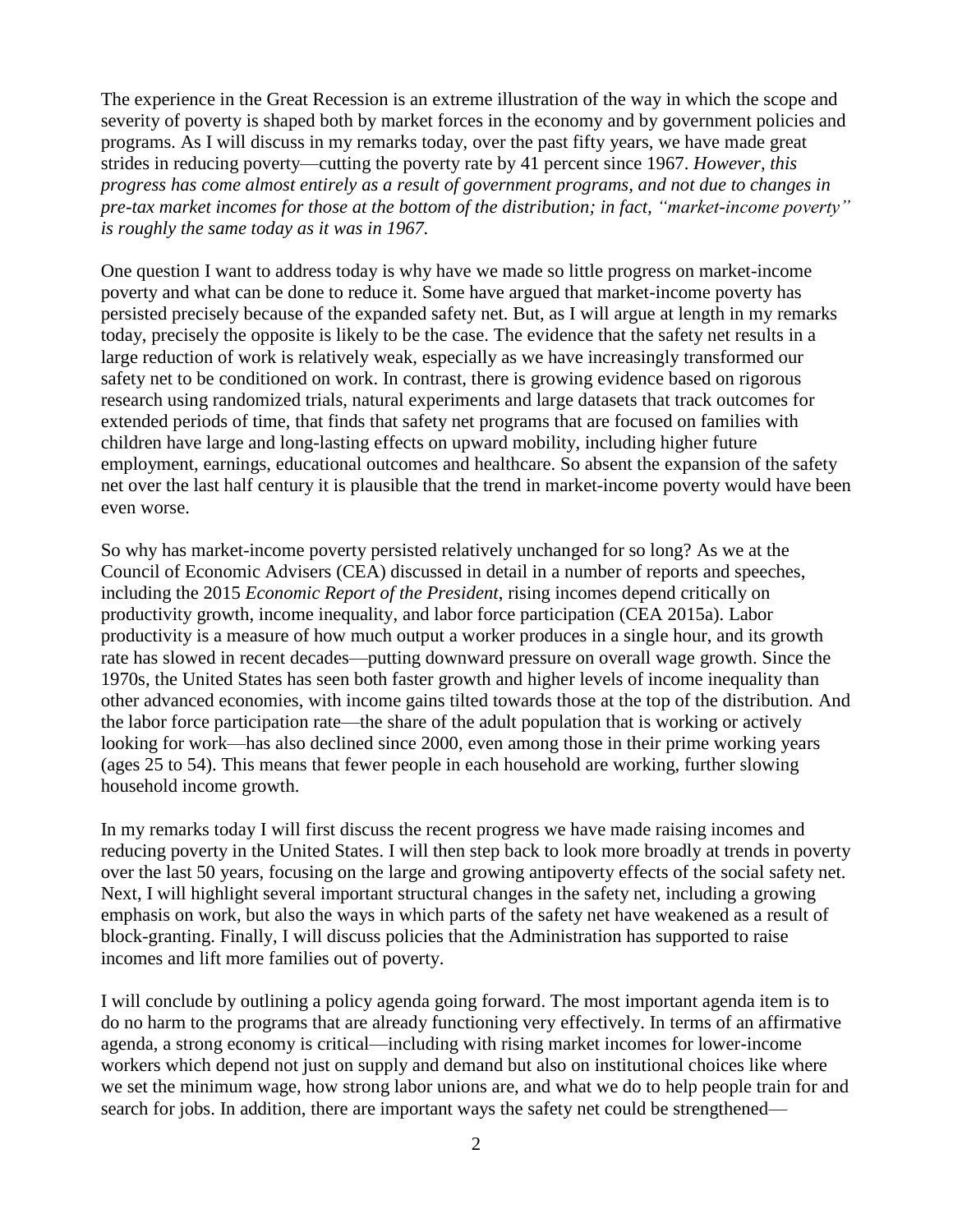including expanding the Earned Income Tax Credit (EITC) for the workers without qualifying children who we are currently taxed deeper into poverty, and ensuring that Temporary Assistance for Needy Families (TANF) can serve the population that needs it, including by making sure its funding keeps up with inflation and population growth. At the same time, improving the countercyclicality of the safety net would not only help families in hard times, but would also help the overall economy. Finally, we need to think harder about what we can do for the very poor who slip through the cracks in the existing social safety net.

#### **Recent Developments in Poverty and Policy**

I will start by briefly touching on some encouraging recent developments in poverty because not only is this important in its own right but also because it is an argument for the type of approach that we should be taking going forward.

In recent years, rising real wages, combined with continued strong employment growth, have translated into increased incomes for American families. Last September, the Census Bureau reported that real median household income increased by \$2,800, or 5.2 percent, between 2014 and 2015, the largest annual increase on record. While households across the income distribution saw increases in real incomes in 2015, most notably the largest gains went to households at the bottom of the distribution, as shown in Figure 2.



Meanwhile, the total number of Americans below the official poverty measure fell by 3.5 million from 2014 to 2015, and the official poverty rate fell to 13.5 percent due to the largest one-year drop since 1968, as shown in Figure 3a. The poverty rate for children under age 18 fell by 1.4 percentage point from 2014 to 2015, equivalent to more than 1 million children lifted out of poverty. Meanwhile, the Supplemental Poverty Measure (SPM), which includes the effects of a number of important antipoverty programs (and which I will discuss in more detail shortly), decreased 1.0 percentage point to 14.3 percent. As shown in Figure 3b, all racial and ethnic groups saw increases in household incomes and decreases in poverty in 2015.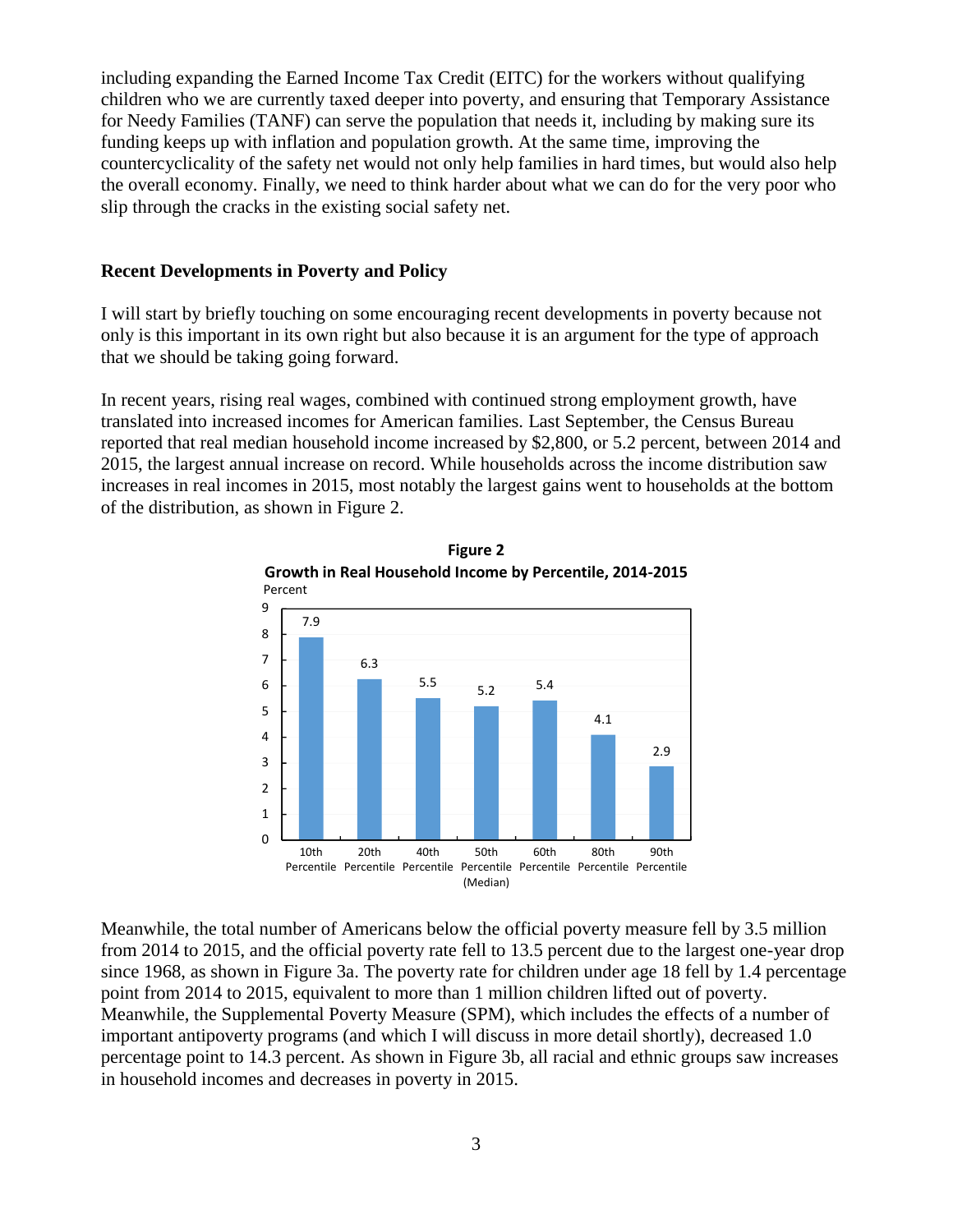

Policy has also contributed in important ways to reducing poverty after counting taxes and transfers (more discussion of this below). Under President Obama, the Federal investment in inequalityreducing transfers has increased by about 0.8 percent of potential GDP—more than any previous President since the Great Society, as shown in Figure 4.<sup>2</sup> This increase during the Obama Administration—more than \$100 billion each year—largely reflects new programmatic investments in the form of the coverage provisions of the Affordable Care Act and expanded tax credits for working families.





<sup>&</sup>lt;sup>2</sup> These include Medicaid and the Children's Health Insurance Program, the Supplemental Nutrition Assistance Program, the refundable portion of the Earned Income Tax Credit and Child Tax Credit, Supplemental Security Income, Temporary Assistance for Needy Families and other family support, educational assistance, Pell grants, housing assistance, and the Affordable Care Act's Marketplace financial assistance. Social Security and Medicare are excluded due to their universal nature and because, in the case of Social Security, benefit increases in the last 50 years have often been accompanied by payroll tax increases. In addition, most of the change in Medicare spending over this period reflects changes in demographics, health care costs, and other factors, not changes in policy. Unemployment Insurance is also excluded as most variation reflects cyclical factors, not changes in underlying policy. Potential GDP represents the maximum sustainable output level of the economy. It is used here to put spending levels on a more equal footing by netting out the effects of the business cycle (recessions and recoveries) on the size of the economy.

 $\overline{a}$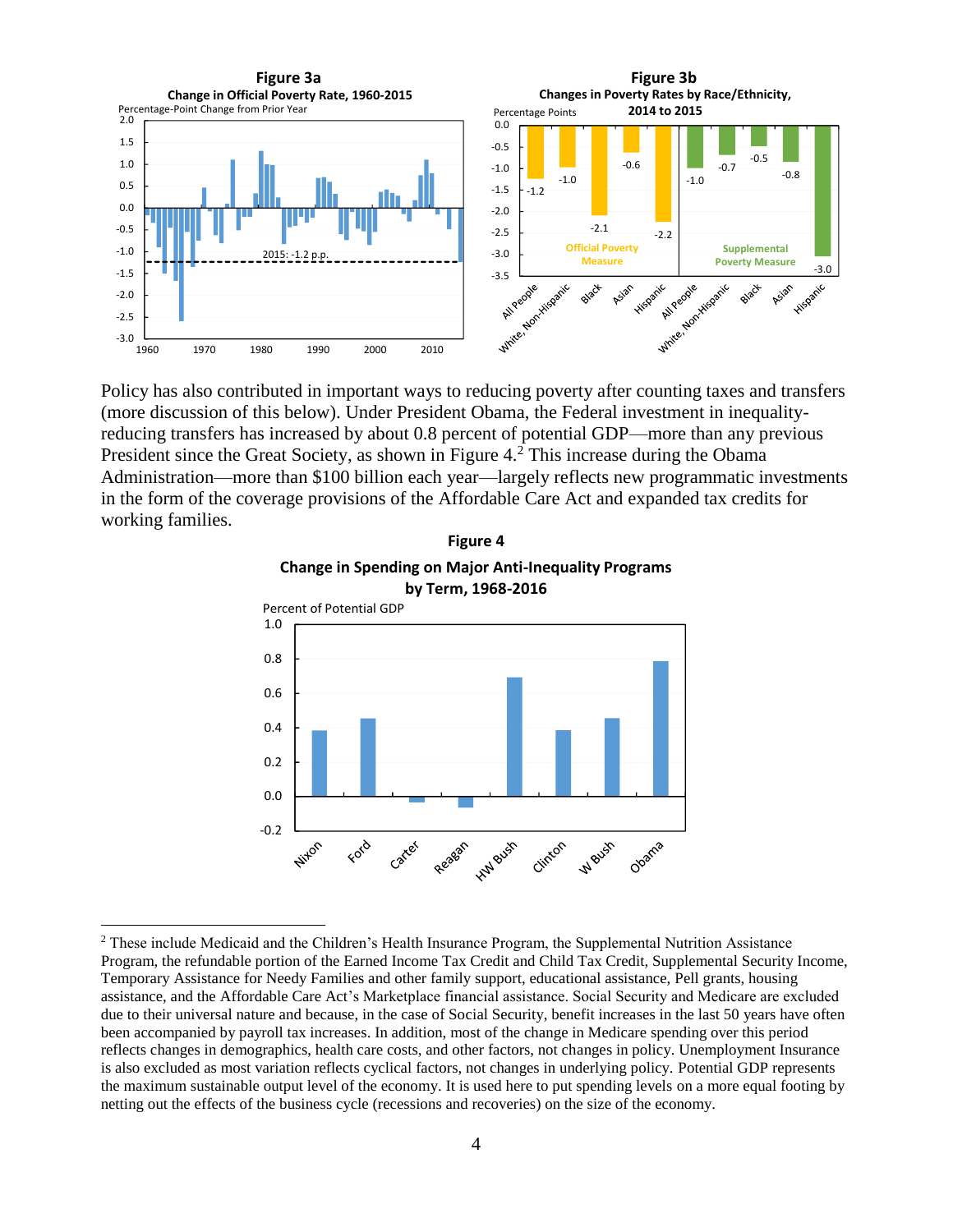As shown in Figure 5, in concert with the effects of the Affordable Care Act coverage provisions, changes in tax policy since 2009 will by 2017 boost incomes for families in the bottom quintile (the bottom 20 percent) by 18 percent, or \$2,200—the equivalent of about a decade of income gains relative to what they would have been under the continuation of 2008 policies.<sup>3</sup> These policy changes primarily include the expansion of the Child Tax Credit (CTC) for low-income working families and the expansion of the EITC for families with three or more children that were first enacted as part of the Recovery Act.<sup>4</sup>



#### **Poverty Over the Last Fifty Years**

 $\overline{a}$ 

In measuring poverty, we can distinguish between "market-income" poverty—that is, poverty based on pre-tax, pre-transfer resources (such as wages, nonwage compensation, and investment income)—and "post-tax-and-transfer" poverty—that is, poverty based on income after taking into account subtractions (as a result of tax payments) and additions (as a result of government assistance or refundable tax credits) due to policy decisions.

The poverty rate according to the official poverty measure fell steeply from 1959 to 1969 but then progress halted, and the poverty rate was higher in 2015 than it was in 1968, as shown in Figure 6.

 $3$  The impact of these changes in tax policy is measured relative to a policy counterfactual in which 2008 tax policy remains in place. This policy counterfactual assumes the extension of the major individual and estate tax cuts scheduled to expire at the end of 2010; a set of individual, business, and energy tax provisions that have been regularly extended by Congress in the past (referred to as "extenders"); a set of provisions limiting the scope of the individual Alternative Minimum Tax; and the Federal Unemployment Tax Act surtax.

<sup>4</sup> These estimates do not take into account the additional, temporary income boosts these families saw due to the temporary tax cuts enacted earlier in the Administration, including the Making Work Pay credit and the payroll tax holiday that have now expired.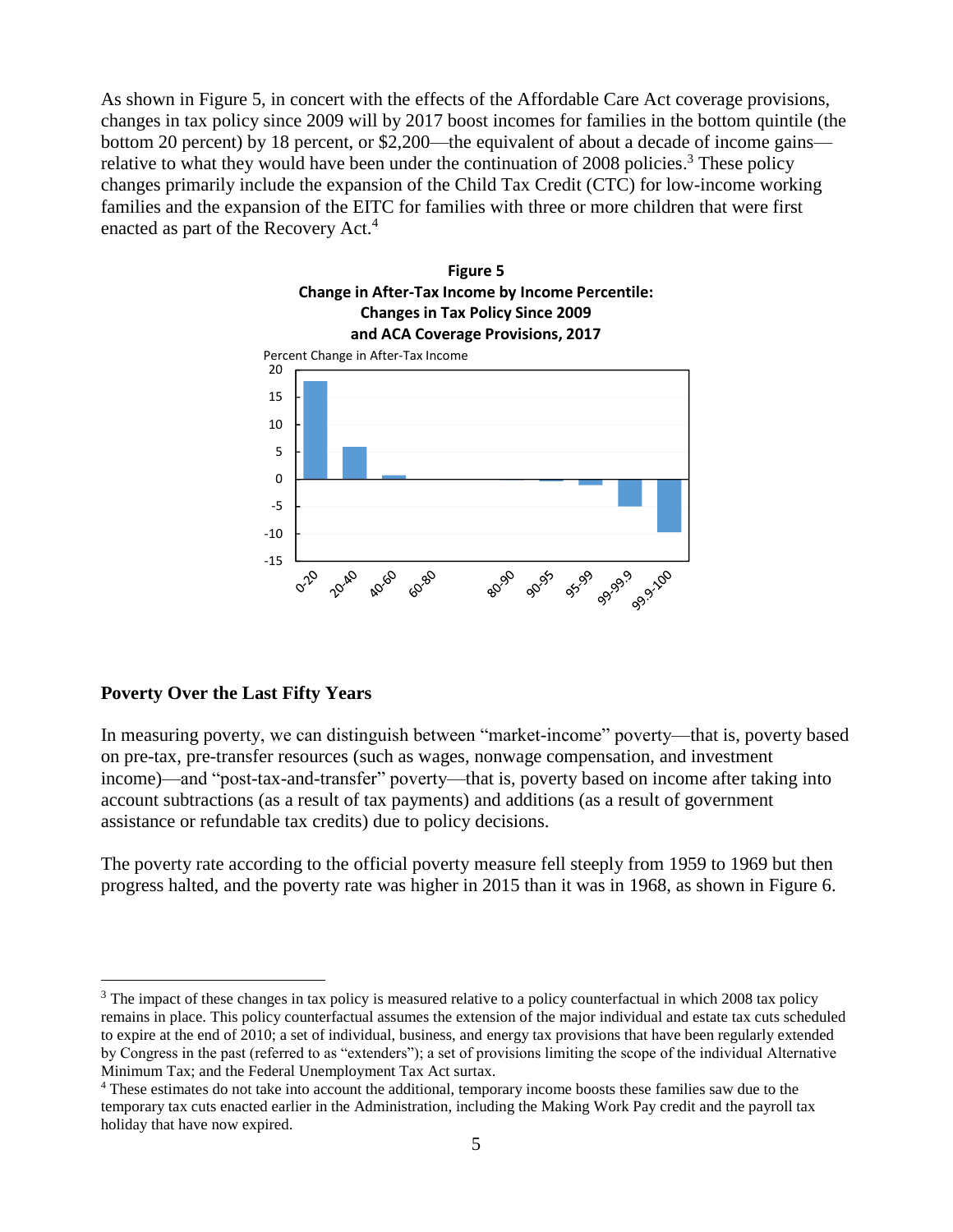

Until recently, the official poverty measure was the only available government measure tracking poverty in the United States that was consistently available over long periods of time. But the official poverty measure has several critical flaws that distort our understanding of both the level of poverty at any given point in time and how poverty has changed over the past five decades.

The most significant problem with the official poverty measure is how it measures family resources. The official poverty measure is based on pre-tax income plus cash transfers (like cash welfare or payments from unemployment insurance or Social Security) but not tax payments, tax credits, or non-cash transfers (such as food stamps). As such, it exists in a sort of measurement limbo—lying somewhere between market-income poverty and post-tax-and-transfer poverty—and captures some, but not most, of the effects of government antipoverty policies and programs. Today, for example, the value of the two largest non-health programs directing aid to the poor—the EITC and Supplemental Nutrition Assistance Program (SNAP)—are ignored by the official measure, making it impossible to assess the success of these tools in reducing poverty.

To address these issues, the Census Bureau has created a Supplemental Poverty Measure (SPM), which it first released in 2011. The SPM differs from the official poverty measure in a number of crucial aspects. Most importantly for the purposes of these remarks, the SPM uses a post-tax-andtransfer concept of disposable income that adds to family earnings all cash transfers and the cashequivalent of in-kind transfers such as food assistance (for example, SNAP or the free lunch program) minus net tax liabilities, which can be negative for families receiving refundable tax credits like the EITC. The SPM also indirectly incorporates health benefits, subtracting from income out-of-pocket health costs—which could be lower relative to family income for those with health insurance.<sup>5</sup>

The SPM has greatly improved our understanding both of contemporary trends in poverty and of the critical role that government programs play in keeping millions of Americans above the poverty

 $\overline{a}$ 

<sup>&</sup>lt;sup>5</sup> The SPM also differs from the official poverty measure in how it sets the poverty threshold. The official poverty measure sets the poverty threshold at three times the cost of a minimum food diet in 1963, adjusted for inflation, family size, composition, and age of the head of household. The SPM, in contrast, uses recent data on expenditures by families at the 33<sup>rd</sup> percentile of the distribution on food, shelter, clothing, and utilities, adjusted for family size and structure and (unlike in the official measure) geographic variation in the cost of living.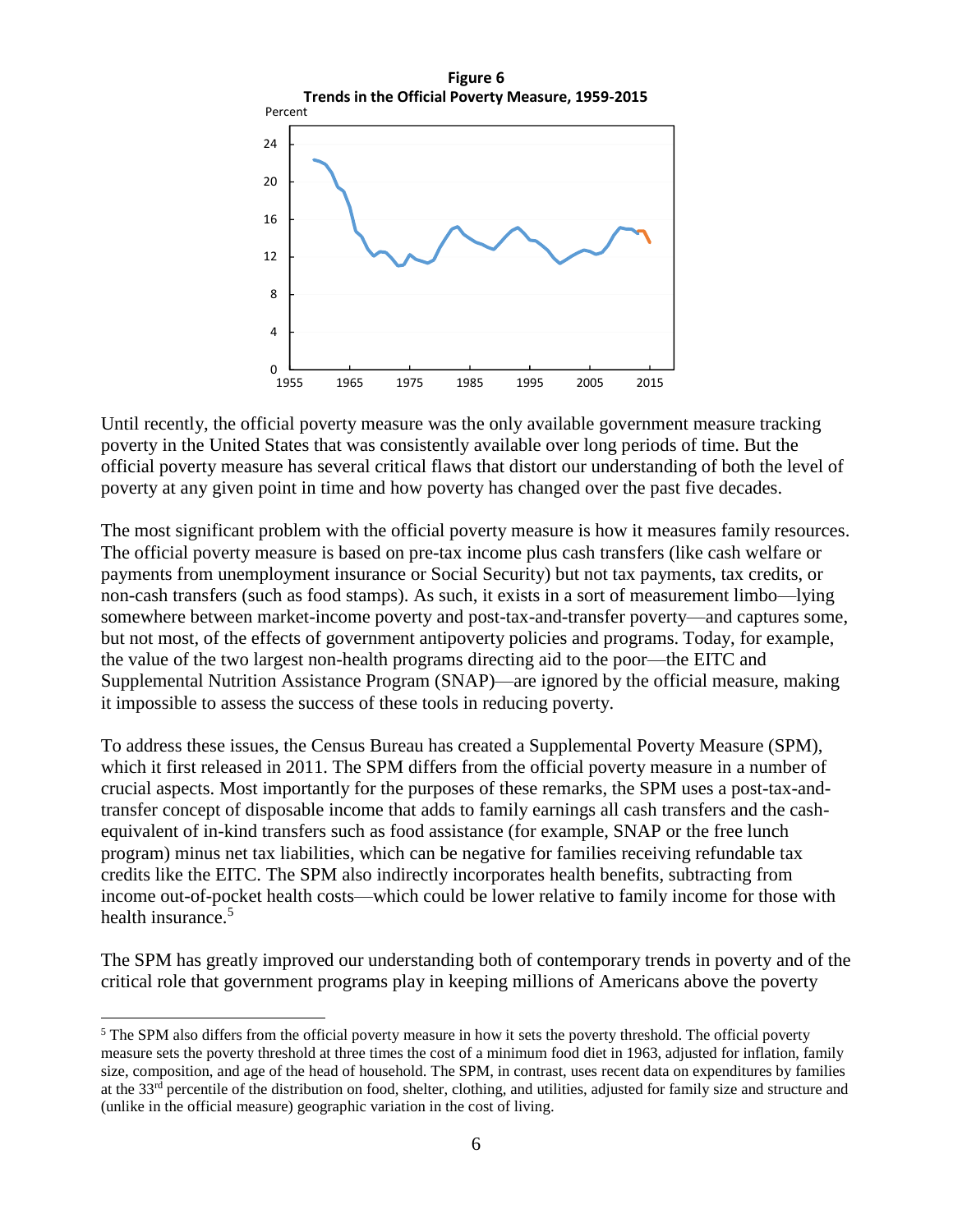line. Going forward, the continued publication of the SPM will be critical for policymakers in the development, implementation, and evaluation of efforts aimed at reducing poverty in the United States.

Because the Census Bureau only began publishing its SPM in 2011, however, we must also rely on researchers to understand how the official poverty measure's limitations may distort our understanding of historical trends in poverty. Recent research on alternate measures of poverty all find that the official poverty rate displayed in Figure 6 dramatically understates the decline in poverty since the 1960s (Fox et al. 2015; Meyer and Sullivan 2013; Sherman 2013). Figure 7 shows an alternative poverty measure from Wimer et al. (2013) using an SPM measure anchored in 2012.<sup>6</sup> The figure shows a striking fact: poverty has declined by 41 percent since 1967 according to the anchored SPM measure. Using this more-accurate measure of family resources significantly changes the historical account of poverty in the United States: between 1967 and 2015, poverty rates fell by 10.3 percentage points—from 25.0 to 14.7 percent.



An important benefit of the approach of Wimer et al. (2013) is that it allows us to estimate the effects that government policies—including both transfer programs and tax credits—have had on poverty over the past fifty years. Figure 8 plots the SPM shown in Figure 7, along with a new line showing the fraction of Americans who would have incomes below the poverty line if the value of all cash, in-kind, and tax transfers they received (or paid if the family owed taxes on net) were not counted. The difference between this measure of "market-income poverty" and the SPM poverty rate—represented by the gray bars in Figure 8—provides a measure of the reduction in poverty accounted for by government programs. Figure 9 shows a similar exercise for "deep poverty," the fraction of households at or below 50 percent of the poverty threshold.

<sup>6</sup> One important feature of the Census SPM design is that the definition of minimum needs is adjusted each year based on recent data on family expenditures on necessities, rather than adjusting a fixed bundle only for inflation. Alternatively, it is possible to create an "anchored" version of the SPM, which uses the same expansive definition of family resources as the Census SPM but which, like the official poverty measure, fixes poverty thresholds in a given year and then adjusts only for inflation. This is the approach taken by Wimer et al. (2013) in the analysis shown here.

 $\overline{a}$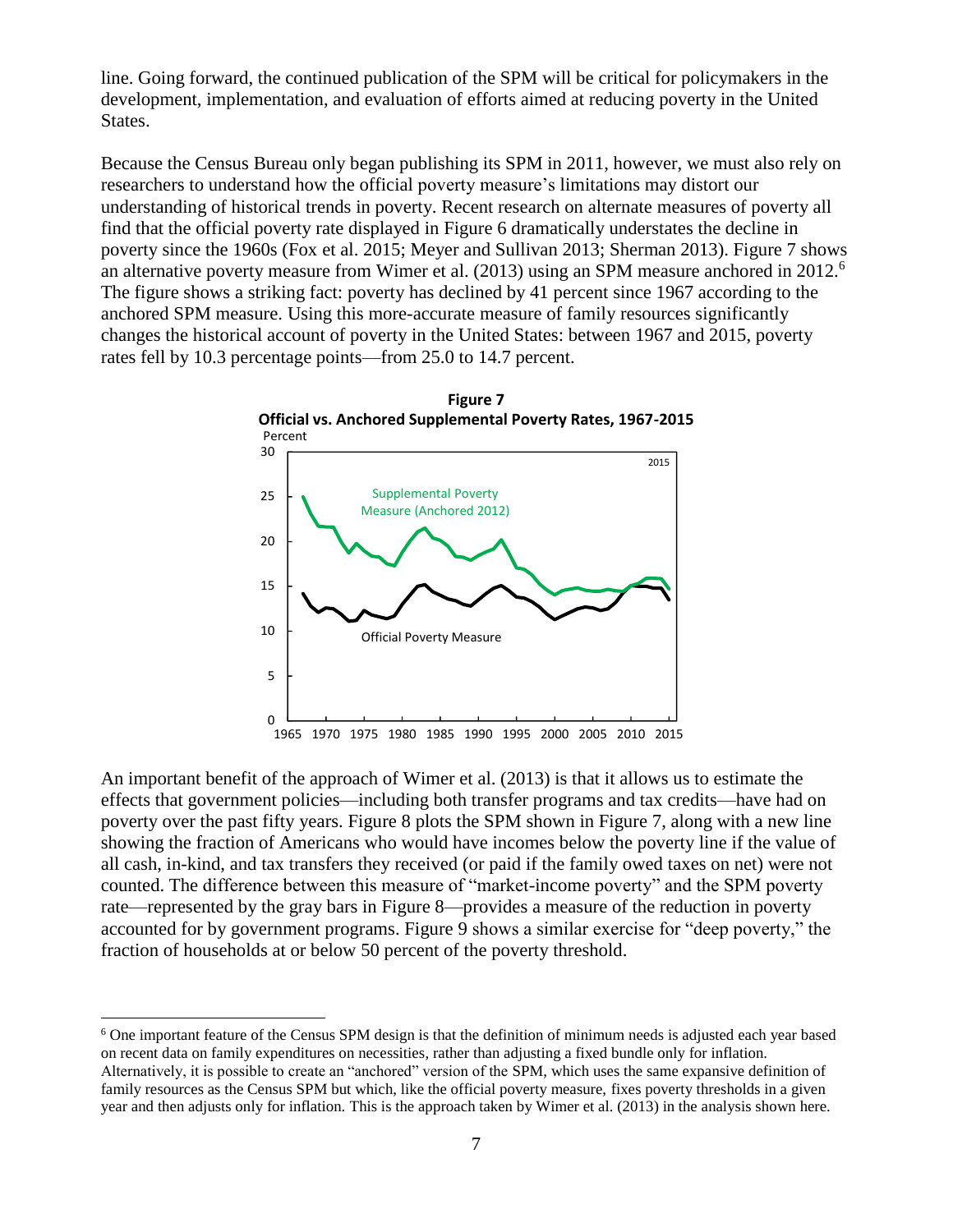

Some of the key facts on trends in poverty based on this analysis are:

- 1. Market-income poverty has remained essentially flat over the past fifty years. Marketincome poverty was 26.4 percent in 1967, nearly identical to the 26.5 percent rate in 2015. Meanwhile market-income *deep* poverty increased from 14.6 percent in 1967 to 17.3 percent in 2015.
- 2. The antipoverty impact of government safety net programs (taken as a whole) has grown dramatically over time. In 1967, the safety net lifted 5 percent of Americans above the poverty line who would otherwise have been below it, compared to 45 percent in 2015. This is in part because in 1967, while programs like Social Security lifted people above the poverty line, the tax system actually taxed people into poverty—something it no longer does for households with children.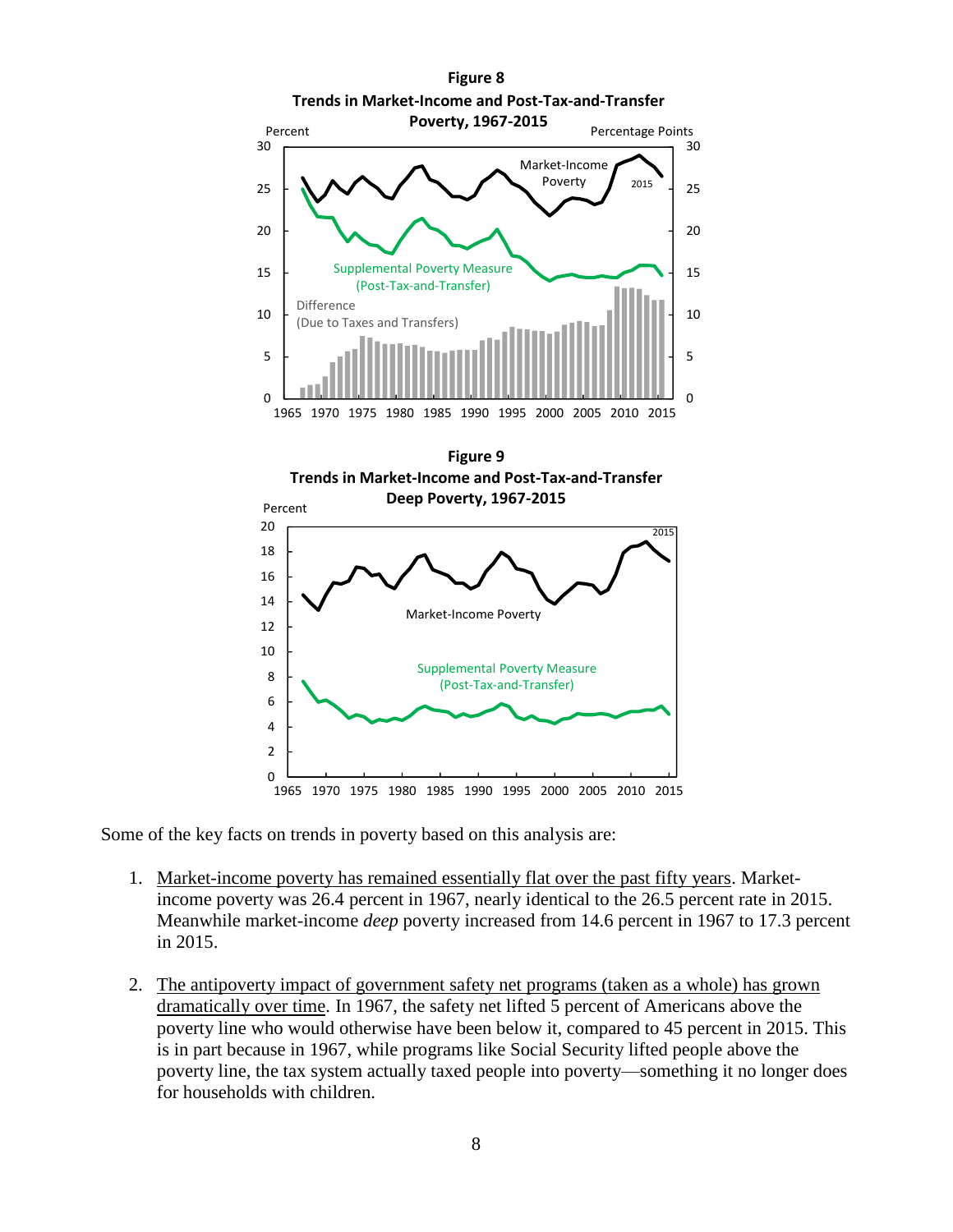- 3. Government safety net programs are particularly important for reducing deep poverty. In 2015, one in twenty Americans lived in deep poverty (5.0 percent); without government policies that number would be closer to one in six (17.3 percent).<sup>7</sup>
- 4. Taxes and transfers directly reduce cyclical swings in poverty. Between 2007 and 2010, the market-income poverty rate increased 4.8 percentage points and the market-income deep poverty rate increased 3.4 percentage points due to the impact of the Great Recession. However, the actual SPM poverty rate rose only 0.4 percentage point, and the actual SPM deep poverty rate rose just 0.2 percentage point, in no small part due to expansions of the safety net in the Recovery Act.

With this context, I will now discuss the steep reduction in post-tax-and-transfer poverty as a result of government policies and then talk about the role these programs have or have not played in the near-unchanged level of market-income poverty.

# **The Role of Tax and Transfer Programs in the Short Run**

## *The Direct Impact of Government Programs on Poverty*

 $\overline{a}$ 

As Figure 8 shows, post-tax-and-transfer poverty has declined dramatically over the past five decades. This shift is largely due to changes in Federal antipoverty policies over this period, particularly those inaugurated as part of the "War on Poverty" in the 1960s.

In 1964, President Johnson's declaration of an "unconditional war on poverty in America" ushered in a new era of Federal Government leadership in antipoverty policy. During President Johnson's term, Congress passed more than a dozen major pieces of legislation that created the foundational elements of our current social welfare system, providing income and nutrition support, access to education, skills training, health insurance and a myriad of other services to low-income Americans.

Which of these programs have the largest impact on poverty today? One way to answer this question is to examine what the poverty rate would be in the absence of various programs—the same way Figures 8 and 9 "zero out" the social safety net. Though this "static" approach ignores the behavioral effects of these policies—for example how they change incentives to work and save the highest-quality studies suggest that these behavioral responses are relatively small, as I will discuss in a moment.

Using this "zeroing out" approach, the program with the largest antipoverty impact is Social Security, which provides income to the elderly, people with disabilities, and surviving spouses and children: in 2015 Social Security reduced the overall poverty rate by 8.3 percentage points. As shown in Figure 10, among the elderly, the program's effects are profound: without Social Security

 $7$  While Figure 9 shows that post-tax-and-transfer deep poverty has not increased substantially in recent decades for all Americans, particular populations have, in fact, seen an increase in deep poverty after accounting for taxes and transfers. Sherman and Trisi (2015a), for example, find that deep poverty among single-parent families increased in the decade after welfare reform in 1996, in part as a result of the conversion of central pieces of the safety net into block grants. Moreover, the distribution of income *among* those in deep poverty has shifted, with an increasing number of households living at near-zero levels of cash income (Edin and Shaefer 2015).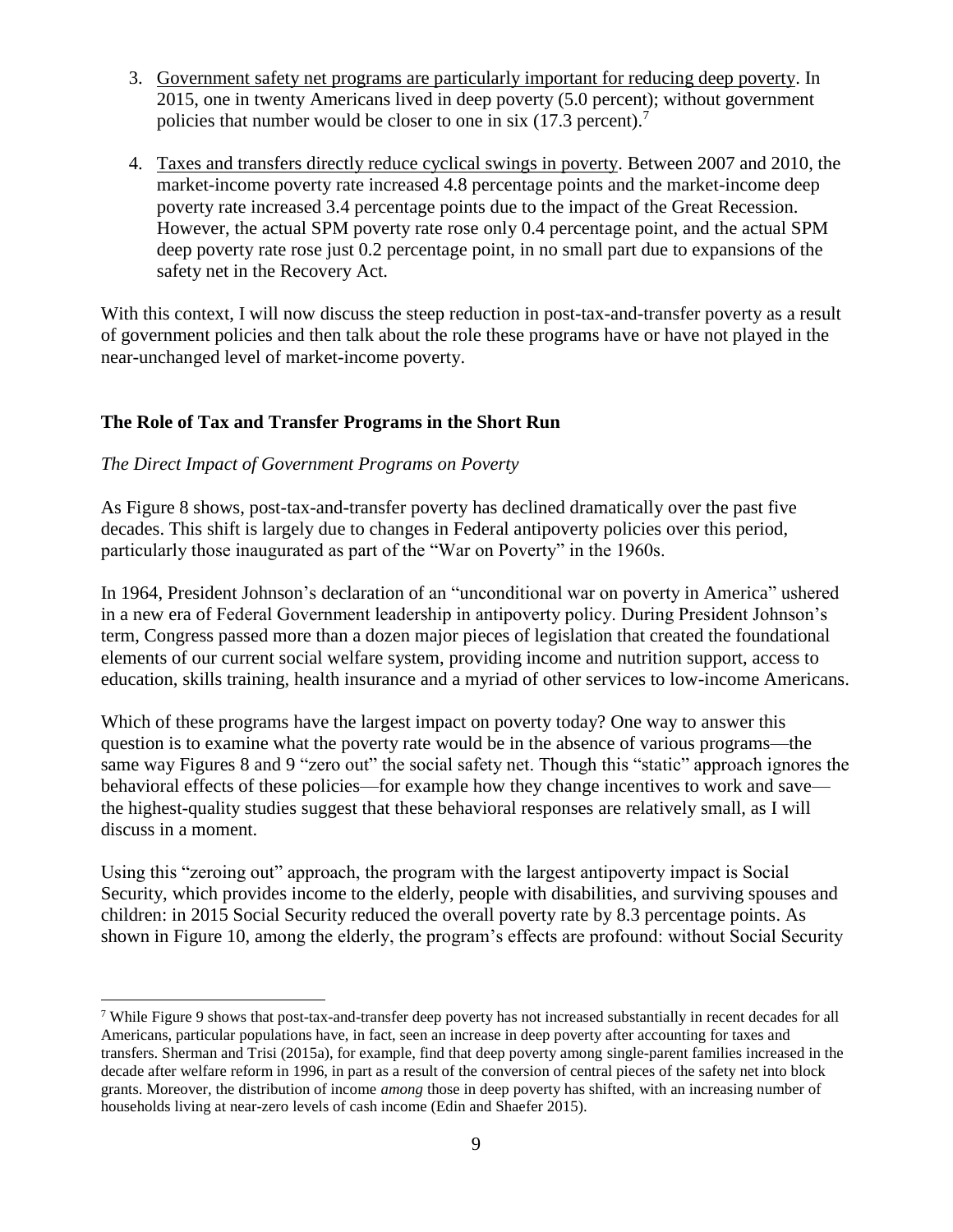income, the elderly poverty rate would be 36 percentage points higher, at almost 50 percent, rather than 14 percent.

On the other end of the age spectrum, refundable tax credits like the EITC and CTC have large impacts on child poverty—reducing the fraction of children in poverty by 6.5 percentage points, as shown in Figure 10. Tax credits also reduce poverty among nonelderly adults, whose poverty rate would be 2.2 percentage points higher without these tax credits. This is particularly notable because prior to the creation of the EITC in the mid-1970s, Americans with children were actually taxed *further into* poverty by the Federal tax code. In 1967, for example, the average effective tax rate for a married couple with two children and with income just at the poverty line was 10 percent; by 2012, it had dropped to -16 percent (that is, for each additional dollar earned, tax credits and benefits on balance increase by 16 cents).

SNAP also has a dramatic effect on poverty, not only reducing child poverty by 2.7 percentage points and overall poverty rates by 1.4 percentage points, but also bringing the very-poor closer to the poverty threshold, thereby helping to reduce extreme hardship.<sup>8</sup> For example, in 2014, SNAP lifted 2.8 million people, including 1.3 million children, out of deep poverty (CEA 2015b).



**Figure 10**

Even programs with a small impact on overall poverty rates may nonetheless substantially reduce poverty for specific populations, or alleviate hardship without necessarily lifting individuals out of poverty. For example, Supplemental Security Income (SSI) reduces poverty rates by just over 1 percentage point overall, but this masks its concentrated impact among a relatively small number of low-income recipients who are elderly or have a disability. TANF is too small to have a substantial impact on the overall poverty rate, but by raising incomes it reduces deep poverty and hardship among the small group of families that receive benefits.

Moreover, the antipoverty effects of the safety net are generally larger in recessions. For example, in 2015 Unemployment Insurance reduced overall poverty by 0.2 percentage point, but this reduction was as large as 1.5 percentage points in 2010—in part because more people were eligible

 $\overline{a}$ 

<sup>&</sup>lt;sup>8</sup> Due to the underreporting of SNAP benefits, these estimates understate SNAP's antipoverty effect, which Sherman and Trisi (2015b) estimate to be equal to the antipoverty impact of the EITC and CTC combined, correcting for underreporting.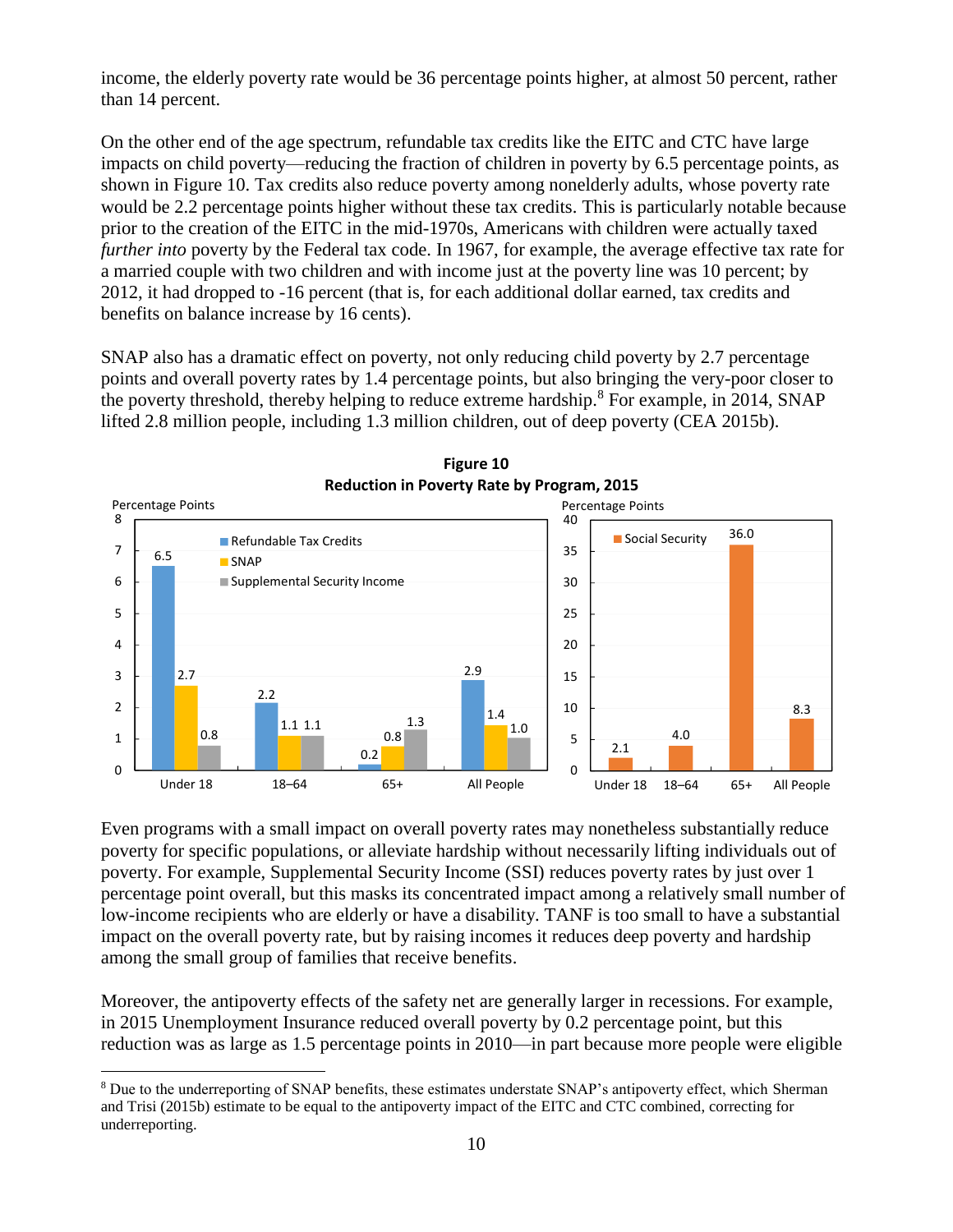in the Great Recession when unemployment was higher, and in part because of important temporary expansions enacted during the recession.

It is worth noting that both the official poverty measure and the SPM suffer from large underreporting of both incomes and benefits. Underreporting will tend to increase measured poverty, and since underreporting has increased over time (Meyer, Mok, and Sullivan 2009), the official poverty measure and SPM both understate the decline in the poverty rate—and the estimated effects of government programs on poverty are likely to be conservative lower-bound estimates of the true effects.

## *Do Direct Estimates Ignore Important Indirect Effects in the Short Run?*

This zeroing out methodology explicitly ignores any possible behavioral responses. In some cases this method could overstate the poverty reduction associated with a given program. For example, if a program discouraged work, it might appear to reduce poverty through the zeroing approach (because it assumes no change in the market income that we observe) when it actually is increasing poverty (because the program in fact reduces the market income we observe). Conversely, the zeroing out methodology could understate the poverty reduction associated with a program if the program also encouraged people to work or helped them find better jobs.

Examining a wide range of studies, Ben-Shalom, Moffitt, and Sholz (2011) conclude that the labor supply incentives of antipoverty programs have "basically, zero" effect on overall poverty rates—at least in the short run. Going program by program, they conclude that TANF does not meaningfully alter incentives to work, and that the work disincentives induced by disability insurance, Medicare, and unemployment insurance might reduce the estimated static antipoverty effects of those programs by one-eighth or less. Although housing assistance provides significant benefits to some of the poorest households—including the homeless—its effects on labor supply among those free of disabilities and of working-age are relatively modest.

This is consistent with a range of other research on specific programs. For example, researchers who examined the labor supply behavior of individuals in the Oregon Health Insurance Experiment found that Medicaid recipients were not less likely to be employed or earn less (Baicker et al. 2013). Similarly, in studying the initial rollout of SNAP (then food stamps), researchers found only modest effects on labor supply (Hoynes and Schanzenbach 2012). Additionally, studies of the Negative Income Tax experiments of the 1970s suggest only moderate disincentive effects (Burtless 1986). And with regard to the EITC, Chetty, Friedman, and Saez (2013) find that, as intended by the program's architects, behavioral responses actually strengthen the program's reduction of deep poverty, so that the overall impact of the EITC might be somewhat greater than implied by the static estimates.

In fact, the safety net itself is increasingly oriented towards supporting work. The biggest source of this shift is the EITC—available only to those with earnings—which was created in 1975 and expanded multiple times in the 1980s, 1990s, 2000s, and most recently in 2009 through the Recovery Act, with those improvements extended in 2010 and 2013. Reflecting this growing emphasis on work, since 1996 the EITC has accounted for more support for low-income households than traditional cash welfare. In fiscal year 2014, the EITC and the partially refundable CTC (also available only to those with earnings) totaled roughly \$80 billion, nearly six times Federal expenditures on TANF, as shown in Figure 11 (see Box 1 for a discussion of the role of block granting in the changes in TANF since 1996). The safety net's evolving orientation towards work is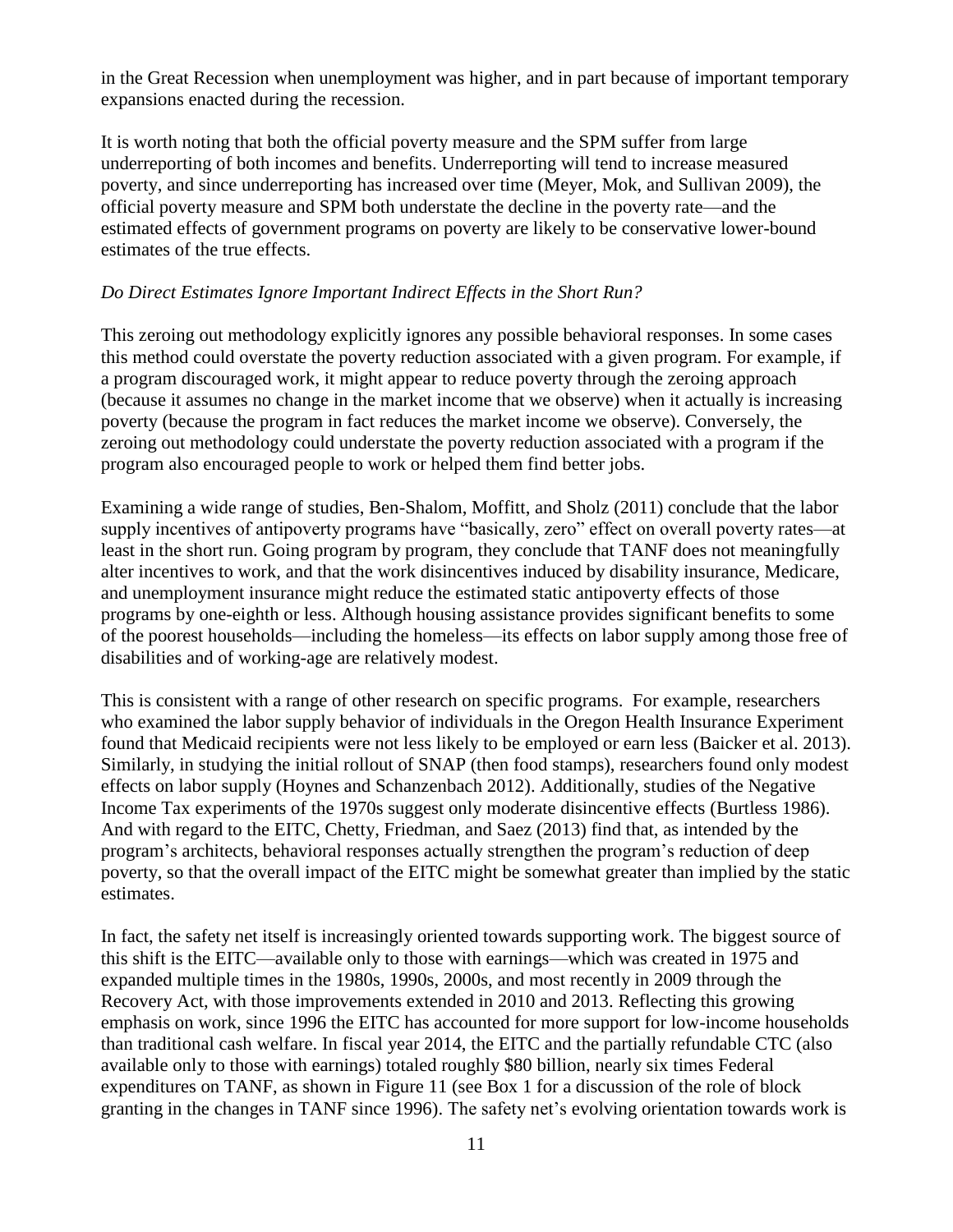also evident in SNAP, which has seen a steady rise over the last two decades in the share of participating households that earn income—resulting in part from Federal and State efforts to simplify enrollment procedures and reporting requirements for working households (CEA 2015b).



All of this evidence is on the short-run effects of antipoverty programs; in the next section of my remarks I will discuss some of the important benefits these programs have for increasing economic mobility over the long run.

## **Box 1: The TANF Block Grant**

The Personal Responsibility and Work Opportunity Reconciliation Act of 1996 replaced Aid to Families with Dependent Children (AFDC) with Temporary Assistance for Needy Families (TANF), ending the entitlement nature of the program, requiring States to meet benchmarks for engaging recipients in work activities, and giving States broad new authority that, over time, has resulted in a large decline in the share of TANF funds spent on cash assistance and a decline in the share of eligible families receiving that aid.

AFDC had provided cash assistance to low-income and primarily single-parent families with children since 1935 and was structured as an entitlement that anyone who met the State-based income and other eligibility criteria would automatically qualify for. The 1996 welfare reform law was motivated by the stated desire to reduce dependence on cash benefits and facilitate the transition from welfare to work. It included work requirements for recipients, limits on the duration of benefits, and financial penalties for individuals and States failing to meet work requirement targets or other rules. Importantly, Congress made TANF a fixed block grant and gave States broad flexibility to determine how funds would be used—ending the automatic entitlement benefits for everyone that met the specified Federal criteria, allowing States to make it harder to access cash assistance, and permitting States to divert resources from cash assistance to other areas.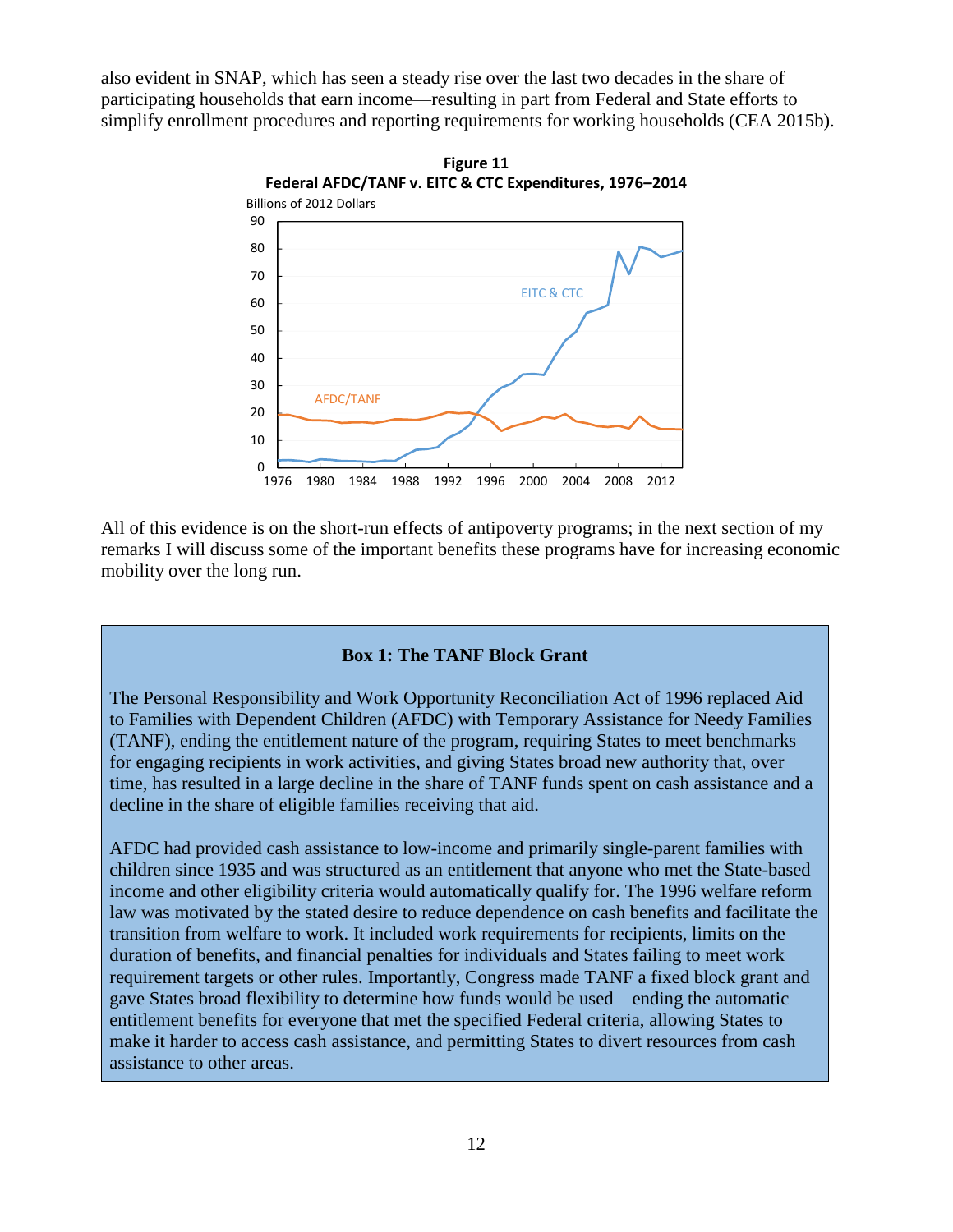Analysts continue to debate the effects of additional work requirements and flexibility built into TANF (Pavetti 2016; Schott 2016). But a major impact of the 1996 reform has been to dramatically erode funding over time. The size of the block grant has remained unchanged at \$16.5 billion annually in nominal terms since its creation, allowing two decades of price inflation and population growth to erode its real value by 40 percent. Meanwhile, the real value of Federal TANF expenditures on assistance, as defined by the Department of Health and Human Services, has declined by 74 percent adjusted for inflation and population growth, as shown in Figure i. (Assistance expenditures include benefits directed at basic needs like food, clothing, shelter, and utilities, as well as for child care, transportation, and supportive services for families that are not working.)



The even steeper decline in funding for basic needs has occurred because with wide latitude in how to spend the TANF block grant, many States have directed funds away from cash assistance, diverting TANF dollars toward services that are less targeted to the lowest-income recipients and also to offset the cost of other State programs. The average State spent just under one-quarter of its TANF dollars on cash assistance in 2015. Another quarter went to child care and work-related support activities, but fully half of TANF funds were spent on "non-core" areas, including refundable earned income tax credits, prevention of non-marital pregnancies, and formation of two-parent families. Although States are not required to track the income levels of those who receive these non-core services, much of this spending likely misses the least well-off. Moreover, the lowest-income recipients may value the non-core services less than cash assistance; work-related support, for example, is of limited value when unemployment is high and recipients are unable to find jobs.

As a result, TANF is now much less effective in reaching poor families. In 1996, 68 families received TANF per 100 families in poverty; by 2014 this number had fallen to 23, primarily reflecting a sharp reduction in the TANF cash caseload, rather than an increase in poverty (Floyd, Pavetti, and Schott 2015). Using data that corrects for underreporting of benefits, Sherman and Trisi (2015a) find that AFDC lifted 2.4 million children out of deep poverty on the eve of welfare reform in 1995—but TANF lifted only 600,000 from deep poverty by 2010. In contrast, the number of children lifted from deep poverty by other safety net programs—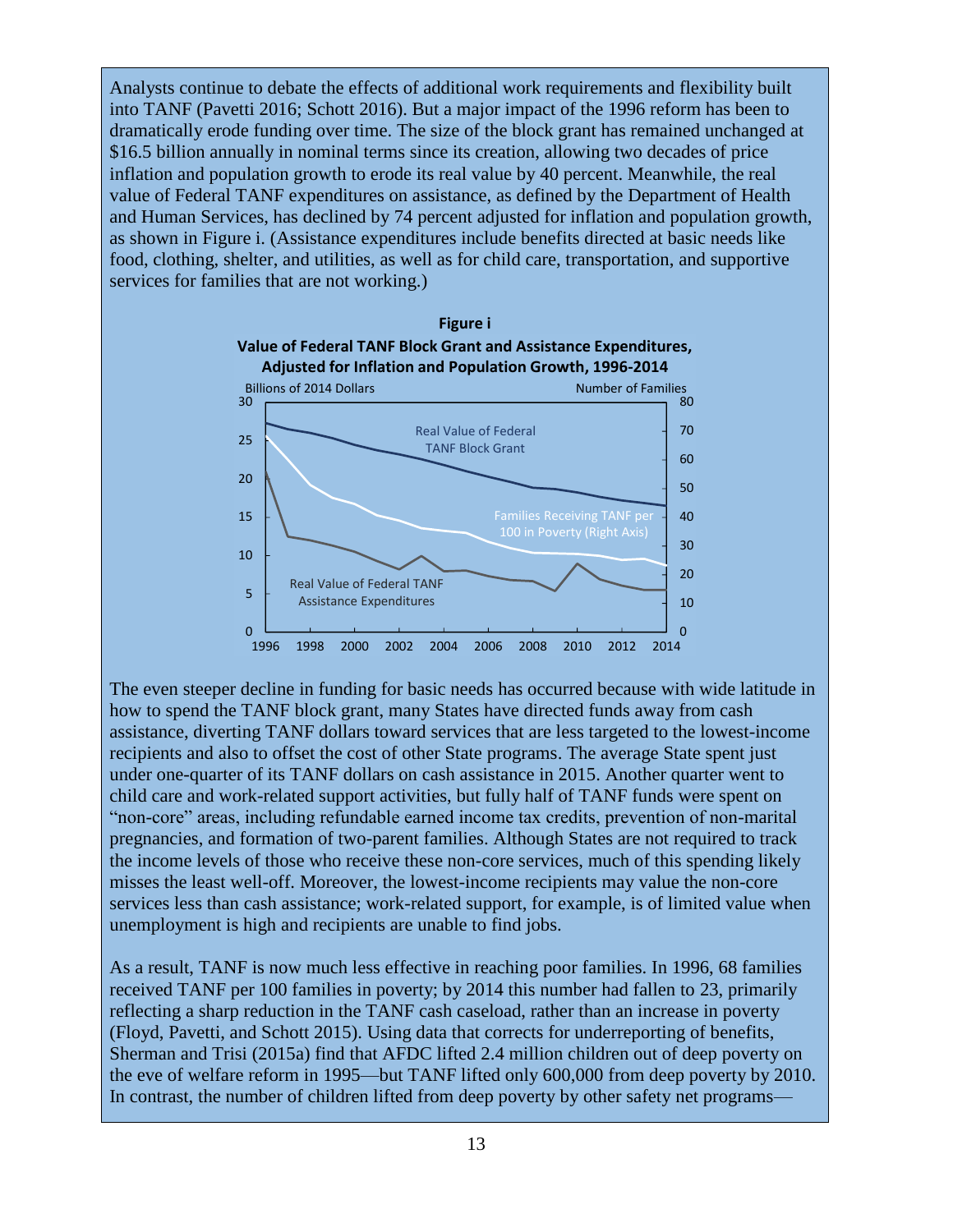such as the Supplemental Nutrition Assistance Program (SNAP), the Earned Income Tax Credit (EITC), the Child Tax Credit (CTC), and Supplemental Security Income (SSI)—held steady between 1995 and 2010, each lifting more children from deep poverty in 2010 than TANF. Overall, the antipoverty effects of TANF have been weakened significantly since the creation of the block grant, as its real value has eroded and its reach has diminished.

Although research suggests that the early changes stemming from the 1996 welfare reform law increased employment among single mothers, the high access barriers to the program have increased hardship among families that are eligible for TANF but do not receive benefits (Floyd, Pavetti, and Schott 2015).

### *The Role of the Safety Net as an Automatic Stabilizer*

The safety net plays an important role at the individual level but also plays a critical role for the overall economy. Entitlement programs like SNAP and unemployment insurance automatically provide benefits to people when their incomes go down or their circumstances change in certain ways, for example when they become unemployed. These programs automatically scale up in a timely manner whenever the economy goes into a downturn. This does not just provide relief to the affected households by helping them smooth their consumption, it also helps the overall economy because these households are likely to spend a large fraction of their benefits—expanding aggregate demand and strengthening the overall economy. These co-called "automatic stabilizers" are more important than ever because with conventional monetary policy increasingly constrained by low interest rates fiscal policy will have to play an even larger role going forward (Furman 2016).

Note that because this stabilizing effect depends on a program's capacity to expand automatically in response to increased need, turning safety net programs into fixed block grants would substantially undermine their capacity both to provide help to the families that need it and to counter recessions. This was seen in the Great Recession when, despite the fact that the unemployment rate doubled, and with it needs, the base funding for the TANF block grant did not change and Congress failed to continue a \$5 billion Emergency Contingency Fund. As a result the TANF caseload increased only modestly (and with a lag), with no correlation between increases in its caseload and increases in State-level unemployment rates (Bitler and Hoynes 2016). TANF, in other words, failed to play a countercyclical role in the worst recession since the Great Depression, due largely to its block-grant structure. By the end of 2014, when the unemployment rate was 5.6 percent, the TANF caseload was actually lower than at the end of 2007, when the unemployment rate was 5.0 percent. By contrast, SNAP played an important stabilizing role in the Great Recession, expanding automatically in response to increased need, especially in States hit hardest by the recession (Bitler and Hoynes 2010). Although the Recovery Act also increased funding for SNAP, it was the program's non-block-grant structure and national standards that allowed for this automatic expansion.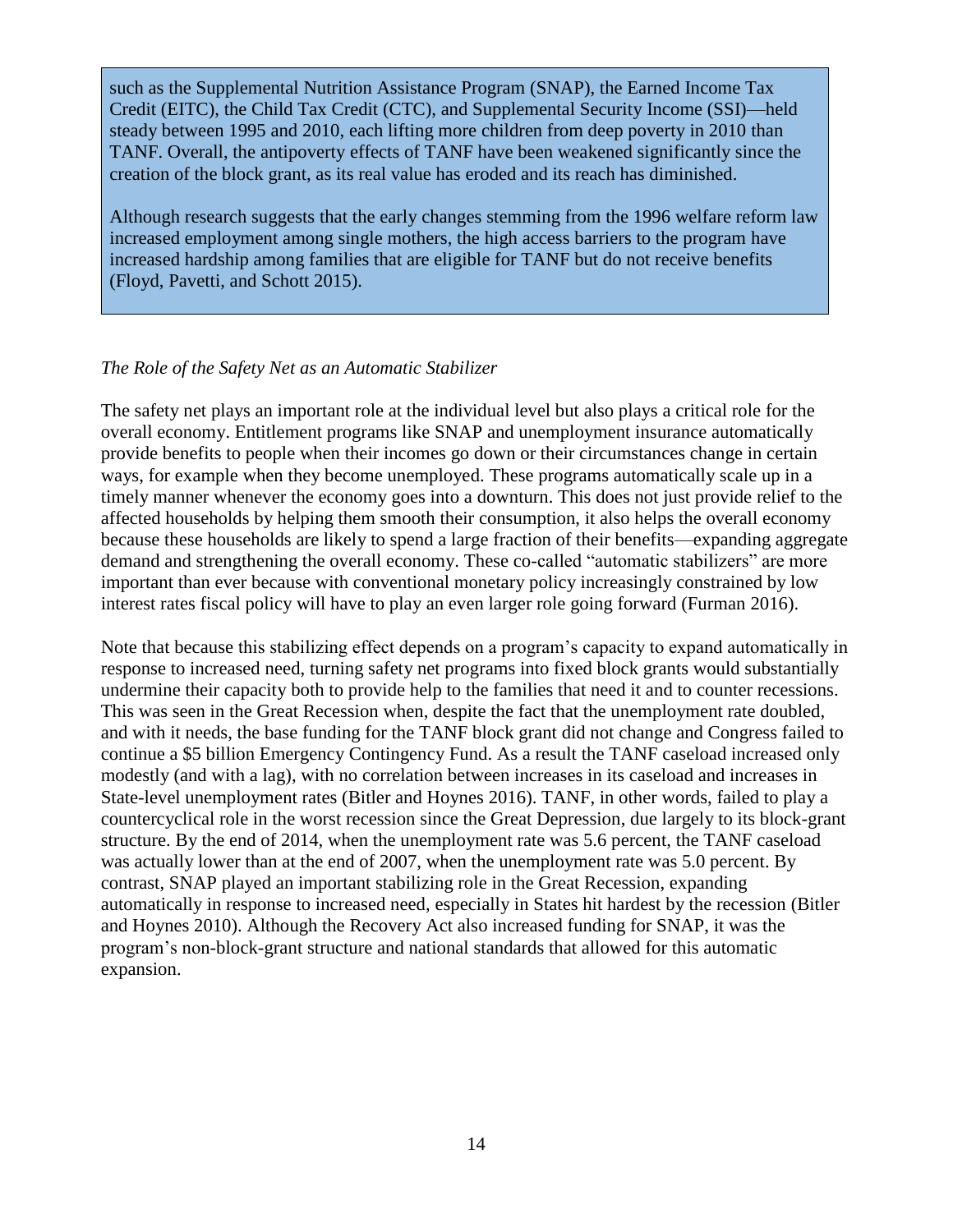## **How To Raise Market Incomes**

So far I have been talking about the role that the safety net has played in reducing poverty by 41 percent from 1967 through 2015. At the same time, poverty counting just market income has not made any progress. The reason is that overall growth slowed starting in the early 1970s and this slowdown was compounded by increased inequality and, more recently, declining labor force participation rates—the causes of which are discussed elsewhere (e.g., CEA 2015a).

# *The Role of the Minimum Wage in Inclusive Growth*

It directly follows from this diagnosis of the problem that a stronger and more-inclusive economy is essential for raising market incomes for households at the bottom. This depends on reducing the severity of recessions through additional aggregate demand (in part, through automatic stabilizers like antipoverty programs) and a broader set of steps to raise long-run growth, reduce inequality, and boost participation in the workforce. I want to highlight one particularly important policy here: the minimum wage.

President Obama called for a minimum wage increase in his State of the Union address in February 2013, and while Congress has not acted, 22 States, the District of Columbia and more than 60 communities have taken action to raise their minimum wages since that time. In part due to these increases, the decline in the average value of the effective minimum wage (the higher of the Federal and State minimum wage in each State weighted by worker hours) has been reversed, and the average effective minimum wage has now reached roughly the same inflation-adjusted value it had in 2009, when the Federal minimum was last increased, as shown in Figure 12.



These increases by States in their minimum wages have led to meaningful growth in earnings, especially among workers in the leisure and hospitality industry, who tend to be lower-paid than workers in other sectors (Black et al. 2016). CEA estimates that in states that took action, the average industry wage grew by 14.2 percent between December 2013 and October 2016—resulting in wages that were 14.8 percent higher than they would have been had the downward trend prior to January 2014 continued, as shown in Figure 13a. Meanwhile, the average wage in the comparison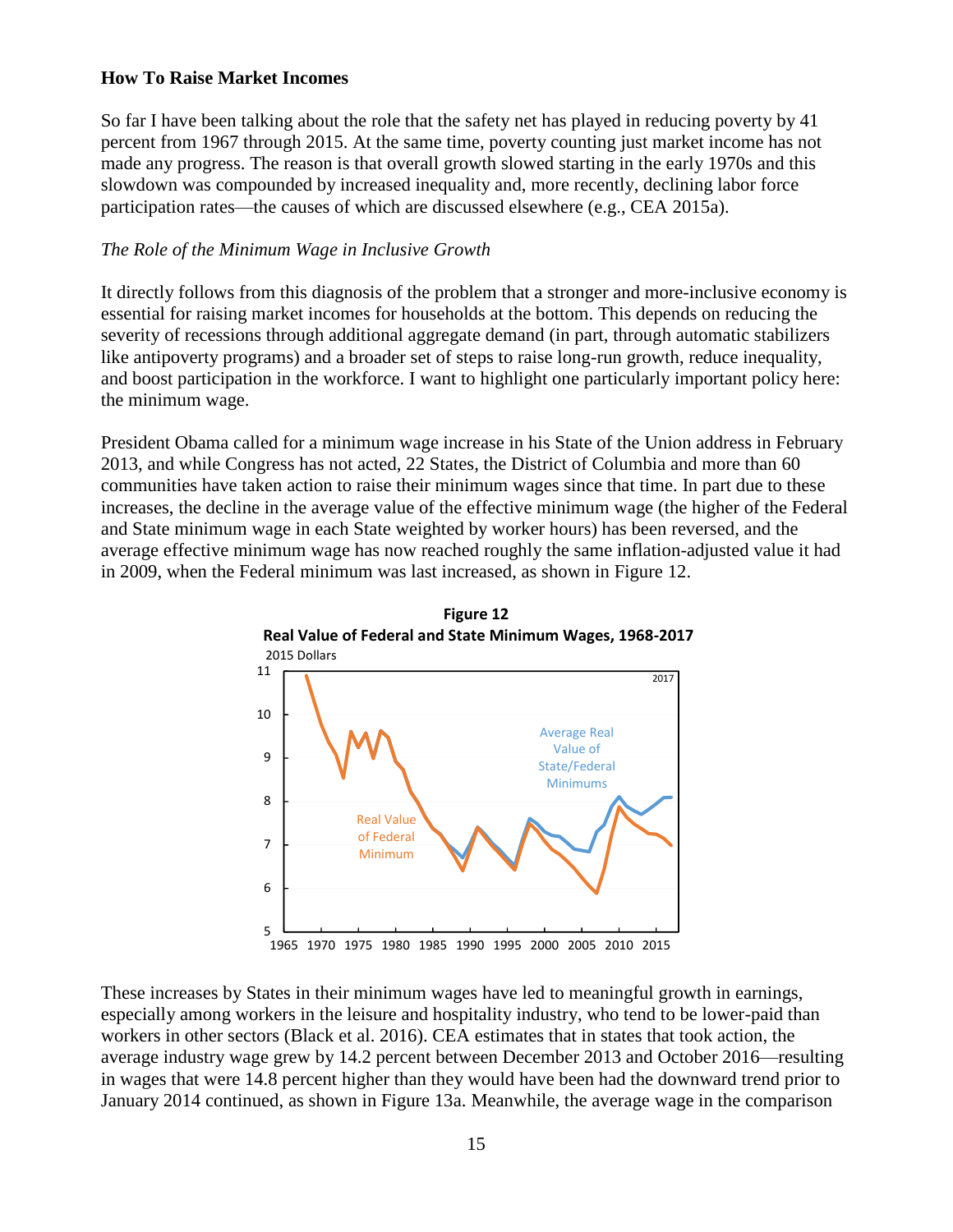group of States grew by just 7.2 percent and was only 4.5 percent higher by October 2016 than the counterfactual based on the prior trend. Moreover, during this same period, job growth for leisure and hospitality workers followed virtually identical trends in the two groups of States, as shown in Figure 13b, suggesting that these wage gains have not come at the expense of employment consistent with a long line of research on earlier minimum wage increases (Doucouliagos and Stanley 2009; Card and Krueger 2016).



Much of the benefit of this is highly progressive. The Congressional Budget Office (CBO) found that about 90 percent of the gross benefits of a higher minimum wage go to families with incomes below three times the federal poverty line (and all of the net benefits would go to such families), about the same as the targeting of the EITC (CBO 2014). And Arindrajit Dube (2014) found that raising the minimum wage by 10 percent would reduce the number of people living in poverty by 2.4 to 3.6 percent.

# *The (Surprising?) Role of Tax and Transfer Programs in Fostering Mobility and Raising Market Incomes*

But tax and transfer programs can also raise market incomes by improving outcomes for children that translate into higher educational attainment and improved employment, earnings and health status in adulthood. In other words, in addition to the direct effects of tax and transfer programs on post-tax-and-transfer poverty in the short run, antipoverty programs—including key income support, education, housing, health care, and nutritional assistance programs—can have *indirect* effects on market-income poverty in the longer run that run exactly counter to the argument that they breed dependency.

Innovative economic research is increasingly finding that these programs have long-run benefits for the children in families that receive them. These studies, summarized in Table 1, often draw upon large administrative data sets that are collected in the process of running government programs. In many cases these data sources allow researchers to track families over long periods of time with limited attrition, offering much larger sample sizes, and suffering from less missing data than household surveys. These improvements in data quality have coincided with a "credibility revolution" in economics that has greatly expanded the use of randomized trials and "quasiexperimental" research designs that exploit natural experiments to estimate the causal impact of the programs.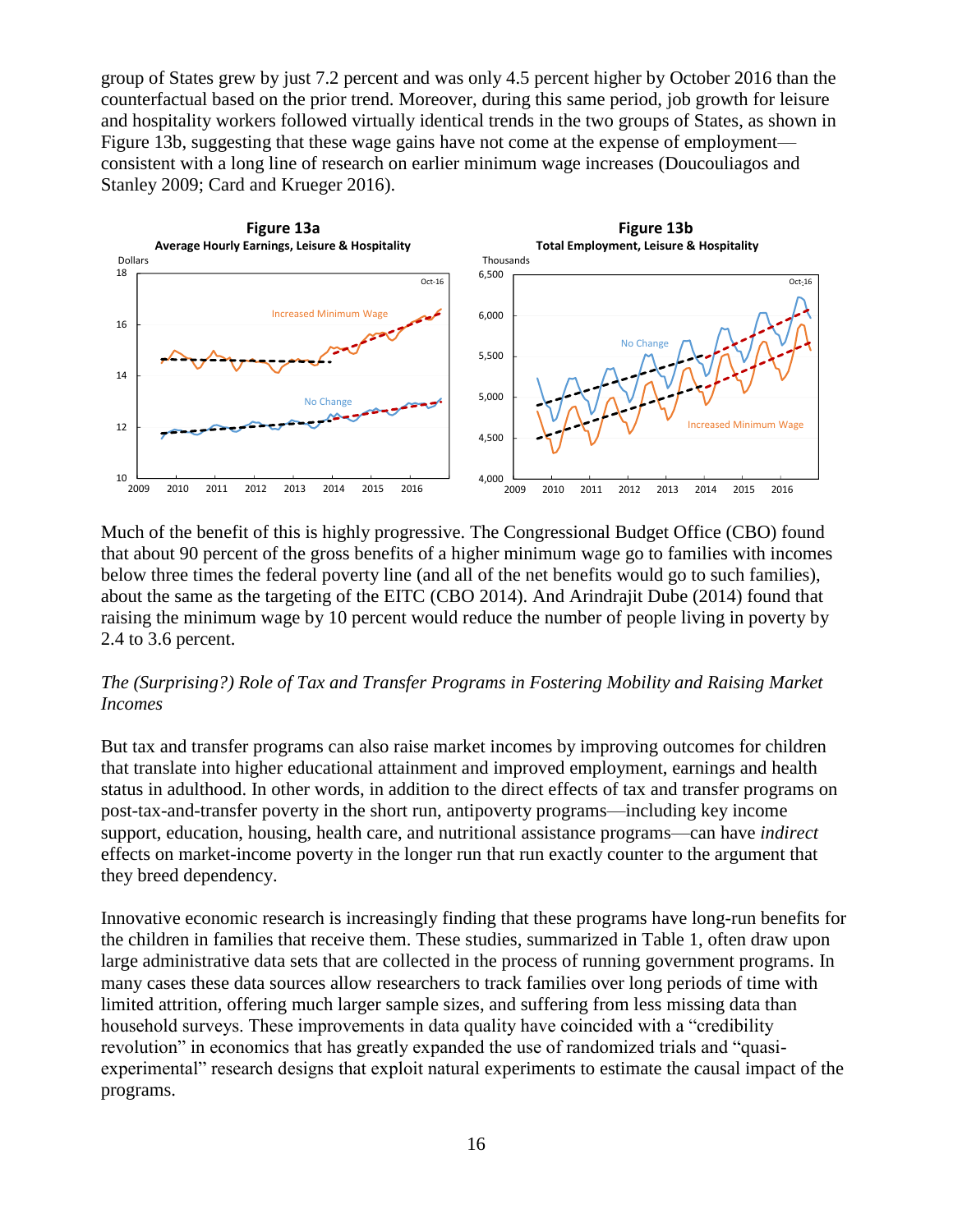| Program                                      | <b>Study</b>                                           | <b>Outcome</b>                                                                                                                                                                                                          |
|----------------------------------------------|--------------------------------------------------------|-------------------------------------------------------------------------------------------------------------------------------------------------------------------------------------------------------------------------|
| <b>Head Start</b>                            | Garces, Thomas, and Currie (2002)                      | Increased high school completion and college<br>attendance                                                                                                                                                              |
|                                              | Deming (2009)                                          | Improved score of summary index including crime,<br>teen parenthood, health status, and idleness                                                                                                                        |
|                                              | Ludwig and Miller (2007)                               | Improved schooling attainment, likelihood of<br>attending college, and mortality rates                                                                                                                                  |
|                                              | Gibbs, Ludwig, and Miller (2013)                       | Yielded benefit-cost ratio in excess of seven                                                                                                                                                                           |
| <b>Perry Preschool</b>                       | Heckman et al. (2010)                                  | Increased earnings, reduced crime and use of social<br>programs                                                                                                                                                         |
| <b>Medicare</b>                              | Almond, Chay, and Greenstone (2006)                    | Improved infant health and decreased black-white gap<br>in infant mortality                                                                                                                                             |
|                                              | Chay, Guryan, and Mazumder (2009)                      | Increased student achievement among black<br>teenagers, decreasing black-white test score gap                                                                                                                           |
| <b>Medicaid</b>                              | Cohodes et al. (2016)                                  | Increased high school graduation and college<br>completion                                                                                                                                                              |
|                                              | Meyer and Wherry (2012)                                | Reduced liklihood among black children of dying in<br>teenage years                                                                                                                                                     |
|                                              | Wherry et al. (2015)                                   | Reduced liklihood among black children of being<br>hospitalized at age 25                                                                                                                                               |
|                                              | Brown, Kowalski, Lurie (2015)                          | Increased earnings among women                                                                                                                                                                                          |
| <b>Nutrition Assistance</b><br>(SNAP)        | Hoynes, Schanzenbach, and Almond<br>(2016)             | Reduced obesity, high blood pressure, and diabetes in<br>adulthood; increased girls' economic self-sufficiency                                                                                                          |
| Women, Infants, and<br>Children (WIC)        | Nutrition Program for Hoynes, Page, and Stevens (2011) | Increased birthweights among children born to<br>mothers who participated in WIC from third trimester                                                                                                                   |
|                                              | Rossin-Slater (2013)                                   | Increased maternal weight gain in pregnancy and<br>children's birth weights                                                                                                                                             |
| <b>Earned Income Tax</b><br>Credit (EITC)    | Hoynes, Miller, and Simon (2015)                       | Among single mothers, lowered prevalence of low-<br>birth weight                                                                                                                                                        |
|                                              | Chetty, Friedman, and Rockoff (2011)                   | Raised elementary and middle school scores                                                                                                                                                                              |
|                                              | Manoli and Turner (2014)                               | Increased college enrollment                                                                                                                                                                                            |
| <b>Moving to</b><br><b>Opportunity (MTO)</b> | Chetty, Hendren, and Katz (2016)                       | Among children younger than 13 when families<br>moved, increased earnings in adulthood, college<br>attendance; among children who attended college,<br>increased likelihood of enrollment at a higher-quality<br>school |

**Table 1 The Long-Run Effects of Social Programs**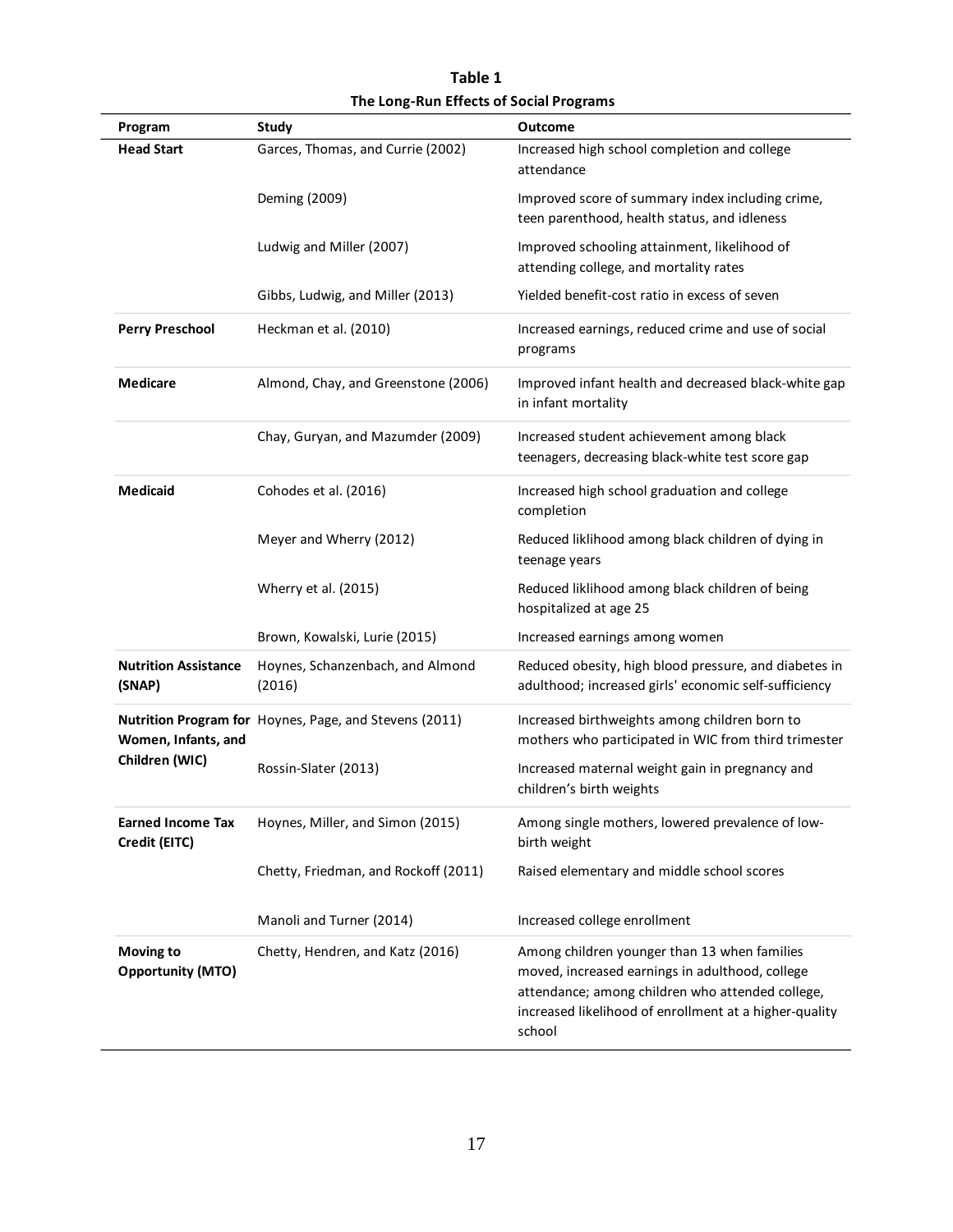Many studies have documented the lingering negative effects of growing up in poverty. The influence of poverty on future economic prospects stems not just from the economic status of one's own family, but also from growing up in high-poverty neighborhoods. With lower-quality schools, lower-paying jobs, higher crime rates, and other disadvantages, poor neighborhoods reduce the likelihood that a child will make it out of poverty. Comparing geographic regions in the United States, economic mobility is higher in areas with a larger middle class, less residential segregation between low-income and middle-income individuals, higher social capital, and lower rates of teen birth, crime, divorce, and children raised by single parents (Chetty et al. 2014).

But public policy can help offset these negative effects. A handful of well-crafted studies that track the long-run outcomes of children supported by safety net programs highlight the potential for these investments to generate large long-term benefits (Chay, Guryan, and Mazumder 2009; Cohodes et al. 2016; Hoynes, Schanzenbach, and Almond 2016; Chetty, Friedman, and Rockoff 2011; Heckman et al. 2010). Early childhood education is a prime example. The Head Start program, created early in the War on Poverty, has been shown to have large long-term effects. Studies that followed children over time, and accounted for the influence of family background by comparing siblings, found that Head Start participants were more likely to complete high school and attend college, and scored higher on a summary index of young adult outcomes, including crime, teen parenthood, health status, and idleness. Measured with this index, Head Start closed one-third of the gap between children in families at the median and bottom quartiles of family income. Comparing access to Head Start across counties, another group of researchers found that Head Start improved schooling attainment, the likelihood of attending college, and mortality rates from causes that could be affected by Head Start. Other research suggests that the combination of benefits from Head Start might produce a benefit-cost ratio in excess of seven.

Randomized experiments in other childhood programs, including the Perry Preschool Project shown in Figure 14, the Abecedarian Project, Chicago Child-Parent Centers, Early Training Project, and Project CARE programs, largely confirm these findings. A range of high-quality research finds that children—especially girls—who participated in these programs saw large benefits as adults, including higher educational attainment, employment, and earnings. One study estimated a return on the investment that exceeded the typical return to equities (Heckman et al. 2010). However, among OECD countries, the United States ranks 28th out of 38 in the share of 4-year-olds enrolled in early education programs, indicating that we have substantial ground to make up in these important investments—and the economic mobility that they support.



## **Figure 14 Net Benefit Per Child of Perry Preschool Rises Over Lifecycle**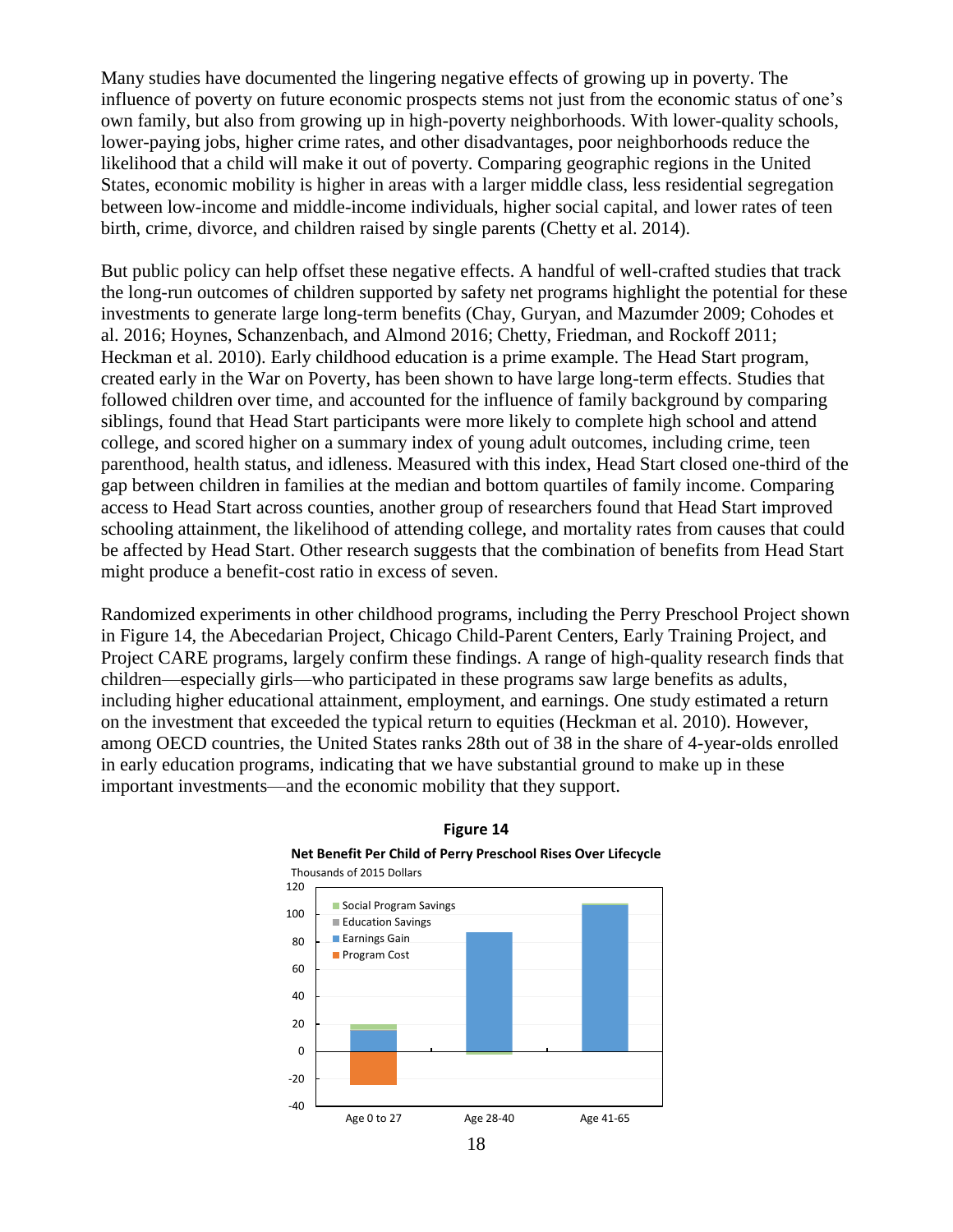But it is not just education that has positive long-run effects; a wide range of other programs have long-lasting benefits too. For example, researchers have identified connections between early childhood health interventions, including exposure in-utero, and long-term outcomes. When the Johnson Administration threatened to withhold Federal funds from the newly introduced Medicare program to force hospitals to comply with the Civil Rights Act mandate to desegregate, the result was a dramatic improvement in infant health and large declines in the black-white gap in infant mortality in the 1960s. These improvements in access to health care had echoes in the form of large student achievement gains for black teenagers in the 1980s, contributing to the decline in the blackwhite test score gap. Access to health care in early childhood improved test scores by between 0.7 and 1 standard deviation—large enough to imply substantial increases in lifetime earnings (Chay, Guryan, and Mazumder 2009). Other research shows that receiving Medicaid in childhood makes it substantially more likely that a child will graduate from high school and complete college (Cohodes et al. 2016), and less likely that a black child will die in his late teens or be hospitalized at 25 (Meyer and Wherry 2012; Wherry et al. 2015). For women, Medicaid participation in childhood is associated with increased earnings.

There is also evidence that tax or near-cash transfers to parents have intergenerational effects on children. Examining the rollout of food stamps (now SNAP) between 1961 and 1975, one group of researchers identified effects decades after children were exposed to the program, reducing adverse health outcomes like obesity, high blood pressure, and diabetes in adulthood; and girls grew up to be more economically self-sufficient. Additionally, children went on to have high school graduation rates 18 percentage points higher than the control group (Hoynes, Schanzenbach, and Almond 2016).

Like SNAP, the Special Supplemental Nutrition Program for Women, Infants, and Children (WIC) was rolled out in stages between 1972 and 1979. Using this county variation to compare birth information in counties with and without WIC, a group of researchers found that WIC increased birthweights among children born to mothers who participated in WIC from the third trimester, with the largest effects among mothers with low levels of education (Hoynes, Page, and Stevens 2011). Other work uses more recent data on access to WIC at finer geographies. In most circumstances clients must apply for WIC in person, so distance to a clinic can present a barrier to access. By looking at families in which one sibling was born when a clinic was open nearby but another sibling was born when no clinic was open nearby, one study finds that WIC access increased maternal weight gain during pregnancy, children's birth weights, and the likelihood of initiating breastfeeding after leaving the hospital following birth (Rossin-Slater 2013).

The EITC has similar long-run effects. Taking advantage of differences in the EITC schedule for first, second, and higher-order births, researchers have found that an additional \$1,000 in the EITC among single mothers lowers the prevalence of low-birth weight by 2 to 3 percent (Hoynes, Miller, and Simon 2015). This may reflect more-frequent doctor visits, better prenatal care, and reduced smoking during pregnancy. Exploiting variation over time in program generosity as well as the fact that the size of the credit increases non-linearly with income, another study estimated the EITC's effect on children's academic performance. Linking test score data from a large urban school district with administrative tax records of parental earnings, this research found that a \$1,000 increase in tax credits raises elementary and middle school test scores by 6 to 9 percent of a standard deviation (Chetty, Friedman, and Rockoff 2011). In turn, higher test scores increase students' probability of college attendance, raise earnings, reduce teenage birth rates, and improve the quality of the neighborhood in which students live in adulthood. This research is consistent with studies that use other quasi-experimental designs to estimate the EITC's effect on academic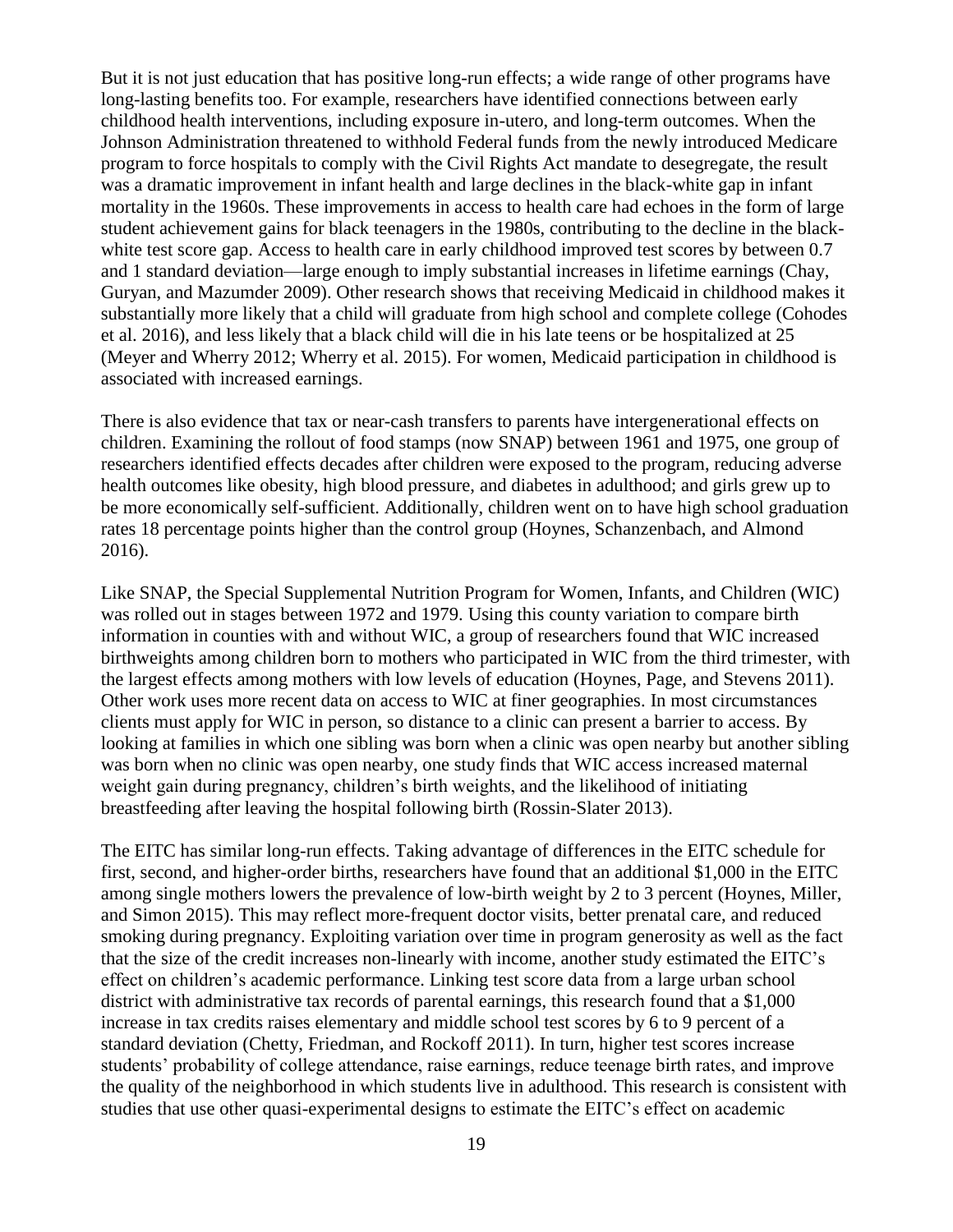achievement; for example, using administrative data from income tax returns, one study exploits variation in tax refunds received in the spring of the senior year of high school to show that a \$1,000 increase in the EITC meaningfully increases college enrollment (Manoli and Turner 2014). Examining data from multiple welfare-to-work and antipoverty programs, Morris, Gennetian, and Duncanto (2005) conclude that young children's school achievement is improved by the income gains that these programs generate, but not by changes in parental employment and welfare receipt occurring at the same time.

Neighborhoods also have substantial long-run implications for poverty and economic mobility. From 1994 to 1998, the Moving to Opportunity (MTO) demonstration project randomly selected low-income families living in public housing in areas of concentrated poverty to receive housing vouchers. For one group of recipients, the vouchers came with a requirement that the destination neighborhood have a poverty rate below 10 percent. For the other group of recipients, there was no location restriction. Randomized control trials, such as MTO, are considered the "gold-standard" in economic research since treatment status is, by definition, random, and not correlated with characteristics that might influence future outcomes. As such, randomized experiments can credibly isolate the causal effect of a program. By linking MTO data with administrative tax records for these children in adulthood, Raj Chetty, Nathaniel Hendren, and Lawrence Katz show that MTO had substantial long-run effects. As shown in Figure 15, among children who were younger than 13 when their families moved, the vouchers with no location restrictions increased earnings in adulthood by 15 percent, and the vouchers requiring relocation to a low-poverty neighborhood increased earnings by 31 percent (Chetty, Hendren, and Katz 2016). In addition, MTO increased college attendance by 32 percent and, among children who attended college, increased the likelihood of enrollment at a higher-quality school. While the program did not affect overall birth rates or teen birth rates, vouchers with location restrictions did increase the fraction of births where a father was present, and both restricted and non-restricted vouchers increased female marriage rates between ages 24 and 30. In contrast to the results for younger children, older children did not see these positive outcomes, suggesting that the amount of time a child spends in a neighborhood matters for later economic success.



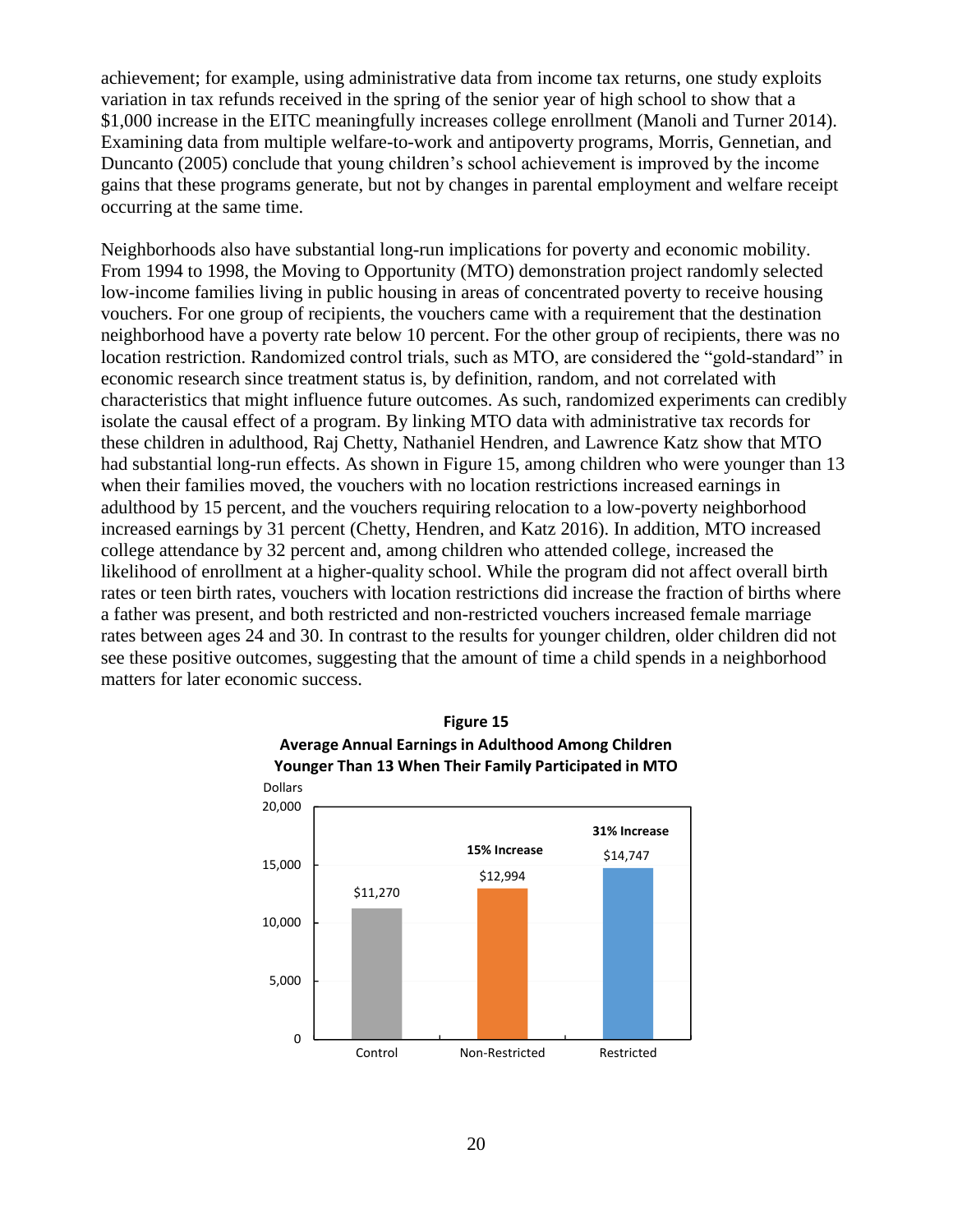These results reinforce the conclusion that government expenditures on the safety net have a strong economic justification. Not only do they help propel struggling adults back to their feet, they meaningfully improve opportunity for children. To give a rough sense of the economic cost of failing to address child poverty, Holzer et al. (2008) estimate that childhood poverty costs the United States about \$500 billion (in 2007 dollars) or nearly 4 percent of GDP annually, measured in terms of foregone earnings, increased costs of crime, worse health, and higher health expenditures. While this estimate is correlational, the concern over bias is overwhelmed by its magnitude. Based on Census Bureau estimates, the total poverty gap—the shortfall between family resources and the SPM poverty thresholds—among all families with children was about \$60 billion in 2012, or roughly 0.4 percent of GDP. Even if the Holzer et al. estimate was double the "true" causal effect of eliminating child poverty, the benefit would exceed the added costs five-fold.

### **Conclusion: The Agenda Going Forward**

Economic policymaking can often be a vexing process. For any number of problems, policymakers are not quite sure exactly how to solve them, whether because we do not yet understand the underlying causes of the problem, or because we lack good evidence on what the most effective means of addressing those causes may be. Fortunately, while there is much to learn about addressing poverty in the United States, we know enough that incomplete knowledge should not be an excuse for inaction. Economic research and the policy experience of the last fifty years have provided us with a wealth of knowledge—and this body of evidence has continued to grow as new data and tools become available to researchers.

In light of this evidence, I want to conclude my remarks today by offering four broad conceptual points that I believe must be taken into account in devising policies for addressing poverty in the decades to come.

First, do no harm. While the existing safety net is far from perfect, and there are many ways in which it could be improved, it does work. The steep decline in U.S. poverty in the fifty years since the declaration of the War on Poverty is perhaps the clearest evidence for this. The social safety net is effective in the short run as a cushion against swings in market incomes—witness the small increase in after-tax-and-transfer poverty during the Great Recession—and in the long run as a means for increasing mobility for children from low-income households. While efforts to strengthen the social safety net are welcome, we should avoid policy steps that impede its efficacy, whether deliberately or not—including block grants that would both cut benefits and reduce their ability to respond to business cycles.

Second, going forward, higher market incomes will be critical—which depend on a stronger overall economy and policies to help raise wages, connect workers to jobs, and enhance their skills to succeed in those jobs. An agenda focused on reducing poverty must include a focus on macroeconomic outcomes like economic growth, wage increases, and unemployment, since all affect the extent to which families find themselves in poverty before the social safety net kicks in. In this regard, a focus on maintaining full employment—a state that the United States is currently nearing—will be crucial, since strengthening the economy should not be a policy goal solely during downturns.

But over the longer run the outlook for poverty will depend on our success in fostering sustained and shared economic growth. In part this depends on the full range of policies to enhance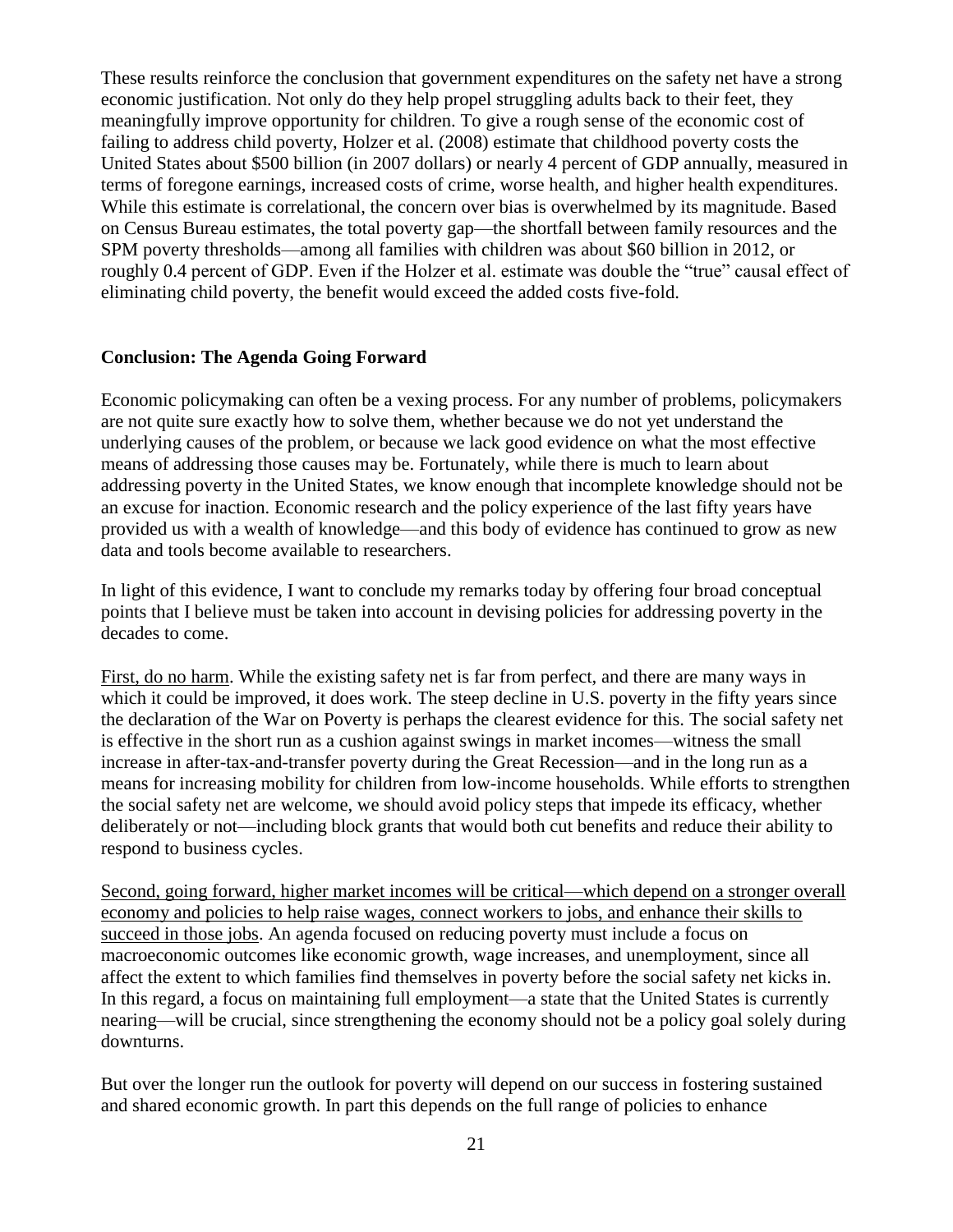productivity growth and supporting the success of the market economy. But it will also require institutional changes to help low- and moderate-income workers capture more of the gains from growth (e.g., higher minimum wages, expanded unions and other steps to reduce "monopsony" in labor markets), better programs to connect workers to jobs (CEA 2016), and improving education and human capital with everything from pre-school through college and beyond.

Third, further steps are needed to improve the safety net—and to make it even more countercyclical. Many of our existing programs, including TANF and housing vouchers, are underfunded—covering an increasingly small fraction of the people who are eligible for, and proven to benefit from, these programs. In addition, we have done far better at creating incentives to work for people with children via the EITC than we have for people without children. In fact, under the current system we still tax people without children deeper into poverty, creating a direct disincentive to work. In this regard, proposals to expand the (currently small) EITC for childless individuals—which has attracted support from figures across the political spectrum—would be an important first step. Lastly, existing programs, like unemployment insurance, could be better designed to automatically expand in recessions—for example with more weeks of benefits or more generous benefits.

Finally, we also need to think harder about the people who fall through the cracks in the existing social safety net. Kathryn Edin and Luke Shaefer (2015) have documented the plight of Americans who live in extreme poverty with little access to cash assistance. We must understand how policies need to evolve to both help these families succeed in the economy and cushion the blows they have faced.

As I have tried to argue in my remarks today, public programs still have a vital role to play in lifting American families out of poverty. Not only is this true for directly alleviating poverty in the short run; government programs also play an essential role in ensuring greater mobility across generations. We must avoid steps that weaken the existing social safety net, and should take affirmative steps to make it more responsive to swings in the business cycle. At the same time, we should also pursue government policies that directly affect market incomes for the poorest households, including raising the minimum wage. Pursuing policies like these that ensure that every American, regardless of the circumstances of their birth, gets a fair shot in life has been a hallmark of the Obama Administration, and should be part of the policy agenda at all levels of government— Federal, State, and local—in the decades to come.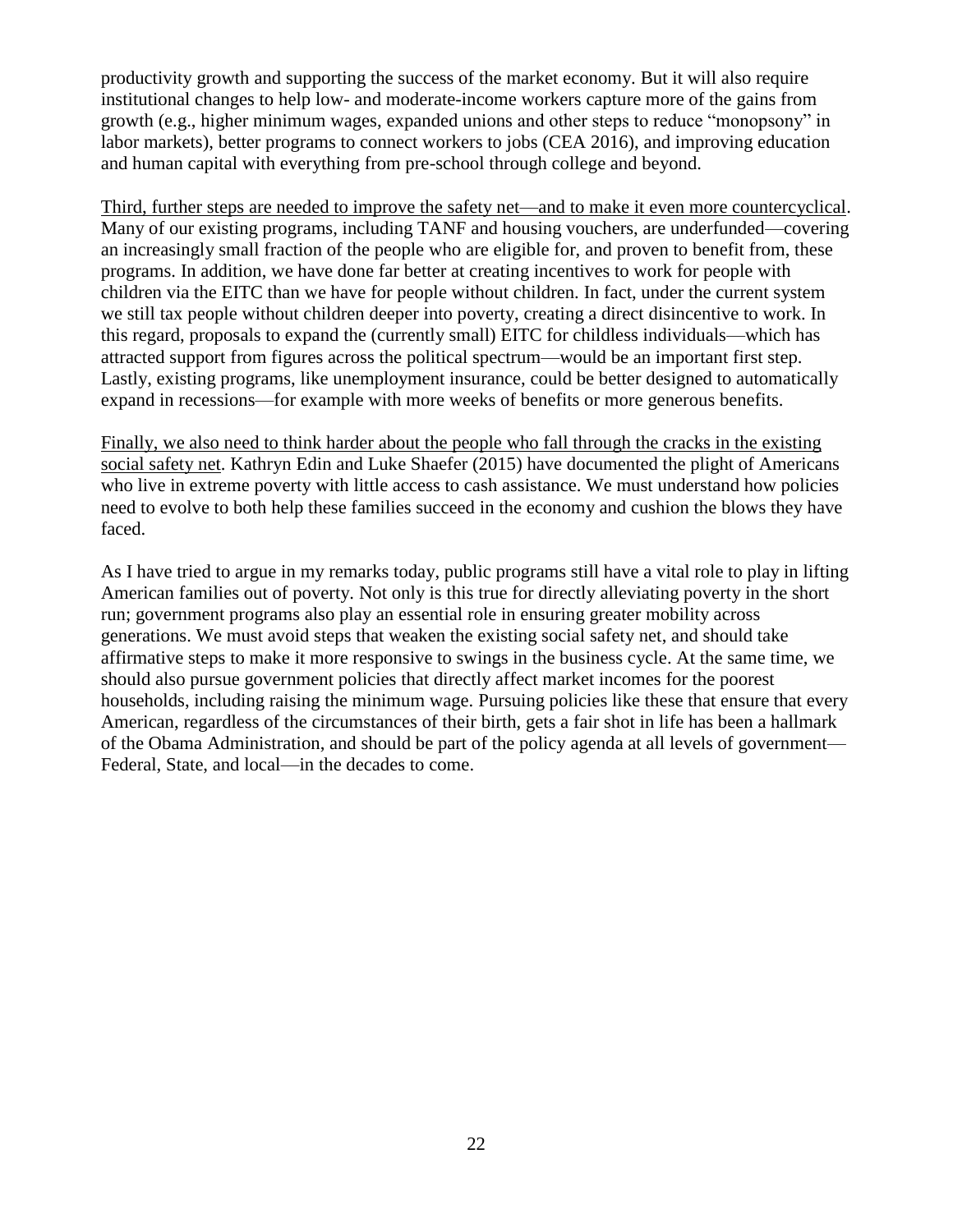# **Notes to Figures**

Figure 1 Source: Wimer et al. (2013), updated November 2016.

Figure 2 Source: Census Bureau; CEA calculations.

Figures 3a and 3b Source: Census Bureau; CEA calculations.

Figure 4

Note: Major anti-inequality programs defined as Medicaid/CHIP, SNAP, the refundable portion of the EITC and CTC, SSI, TANF and other family support, educational assistance, Pell grants, housing assistance, the refundable portion of the Premium Tax Credit, and cost-sharing reductions. Source: Office of Management and Budget; Congressional Budget Office; CEA calculations.

Figure 5 Source: Department of the Treasury, Office of Tax Analysis.

Figure 6 Source: Census Bureau; CEA calculations.

Figure 7 Source: Wimer et al. (2013), updated November 2016.

Figure 8 Source: Wimer et al. (2013), updated November 2016; CEA calculations.

Figure 9 Source: Wimer et al. (2013), updated November 2016.

Figure 10 Source: Census Bureau.

Figure 11 Note: Adjusted for inflation using the chain price index for personal consumption expenditures (PCE). Source: Office of Management and Budget; Ziliak (2015).

Figure 12

Note: Average State and Federal minimums (available 1974-2017) are weighted by statewide weekly worker hours as recorded in the CPS and described further in Autor, Manning, and Smith (2016). For the combined trendline, the Federal minimum is recorded in place of State minimums where the former binds. All values inflation-adjusted using the CPI-U. Source: Autor, Manning, and Smith (2016); Bureau of Labor Statistics; Congressional Budget Office; CEA calculations.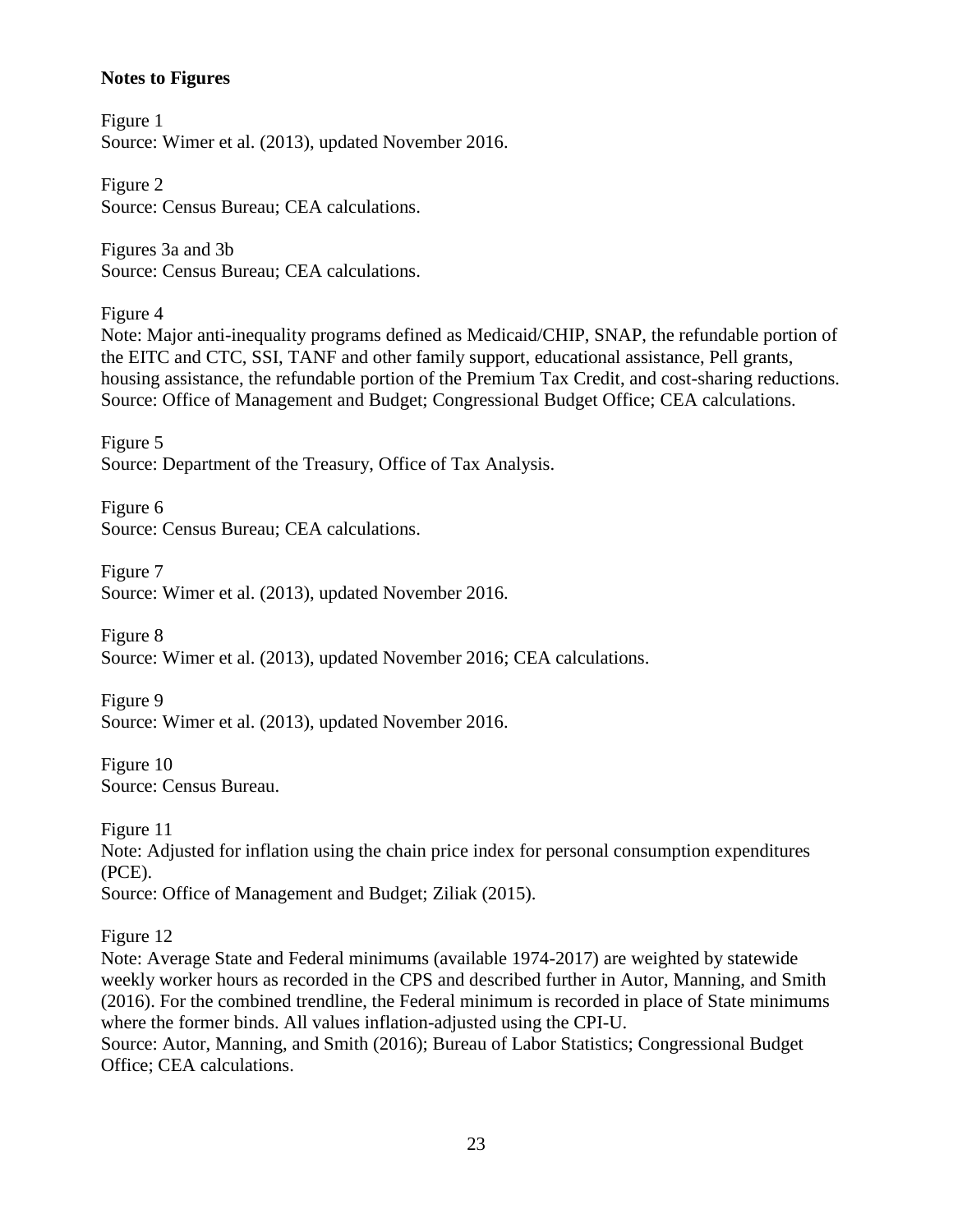Figures 13a and 13b Source: Black et al. (2016).

Figure 14

Note: Estimates based on Heckman et al. (2010) using undiscounted 2006 dollars converted to 2015 dollars using CPI-U-RS. Additional costs and benefits, such as education beyond age 27, vocational training, savings from crime reduction, health benefits, and maternal earnings, have not been quantified in this chart.

Source: Heckman et al. (2010); CEA calculations.

Figure 15 Source: Chetty, Hendren, and Katz (2016).

Figure i

Note: Adjusted for inflation using the chain price index for personal consumption expenditures (PCE).

Source: Department of Health and Human Services; Ziliak (2015); Floyd, Pavetti, and Schott (2015).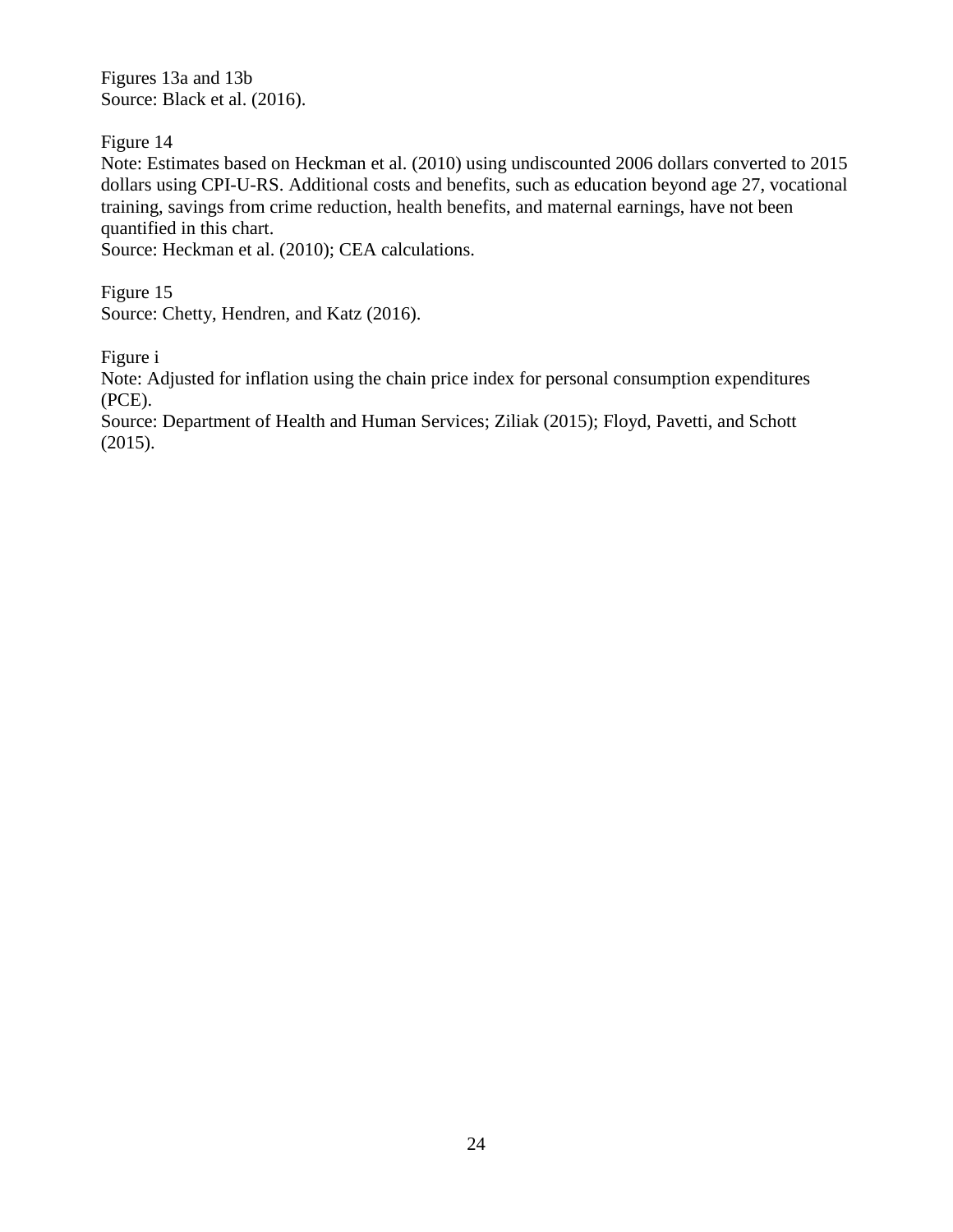# **References**

Almond, Douglas, Kenneth Y. Chay, and Michael Greenstone. 2006. "Civil Rights, the War on Poverty, and Black-White Convergence in Infant Mortality in the Rural South and Mississippi." Working Paper 07–04. MIT Department of Economics.

Autor, David H., Alan Manning, and Christopher L. Smith. 2016. "The Contribution of the Minimum Wage to US Wage Inequality over Three Decades: A Reassessment." *American Economic Journal: Applied Economics* 8(1): 58–99.

Baicker, Katherine, Amy Finkelstein, Jae Song, and Sarah Taubman. 2013. "The Impact of Medicaid on Labor Market Activity and Program Participation: Evidence from the Oregon Health Insurance Experiment." *American Economic Review* 104(5): 322–328.

Ben-Shalom, Yonatan, Robert A. Moffitt, and John Karl Scholz. 2011. "An Assessment of the Effectiveness of Anti-Poverty Programs in the United States." Working Paper 17042. Cambridge, MA: National Bureau of Economic Research.

Bitler, Marianne, and Hilary Hoynes. 2010. "The State of the Safety Net in the Post-Welfare Reform Era." *Brookings Papers on Economic Activity*, Fall 2010, 71–127.

\_\_\_\_\_. 2016. "Strengthening Temporary Assistance for Needy Families." Washington: The Hamilton Project, The Brookings Institution.

Black, Sandra, Jason Furman, Laura Giuliano, and Wilson Powell. 2016. "Minimum wage increases by US states fueled earnings growth in low-wage jobs." VoxEU, Centre for Economic Policy Research.

Brown, David W., Amanda E. Kowalski, and Ithai Z. Lurie. 2015. "Medicaid as an Investment in Children: What is the Long-term Impact on Tax Receipts?" Working Paper 20835. Cambridge, MA: National Bureau of Economic Research.

Burtless, Gary. 1986. "The work response to a guaranteed income: a survey of experimental evidence." Boston, MA: Federal Reserve Bank of Boston Conference Series.

Card, David and Alan B. Krueger. 2016. *Myth and Measurement: The New Economics of the Minimum Wage* (Twentieth Anniversary Edition). Princeton, NJ: Princeton University Press.

Chay, Kenneth Y., Jonathan Guryan, and Bhashkar Mazumder. 2009. "Birth Cohort and the Black-White Achievement Gap: The Roles of Access and Health Soon After Birth." Working Paper 15078. Cambridge, MA: National Bureau of Economic Research.

Chetty, Raj, John N. Friedman, and Emmanuel Saez. 2013. "Using Differences in Knowledge across Neighborhoods to Uncover the Impacts of the EITC on Earnings." *American Economic Review* 103(7): 2683–2721.

Chetty, Raj, John N. Friedman, and Jonah Rockoff. 2011. "New Evidence on the Long-Term Impacts of Tax Credits." Statistics of Income Paper Series. Internal Revenue Service.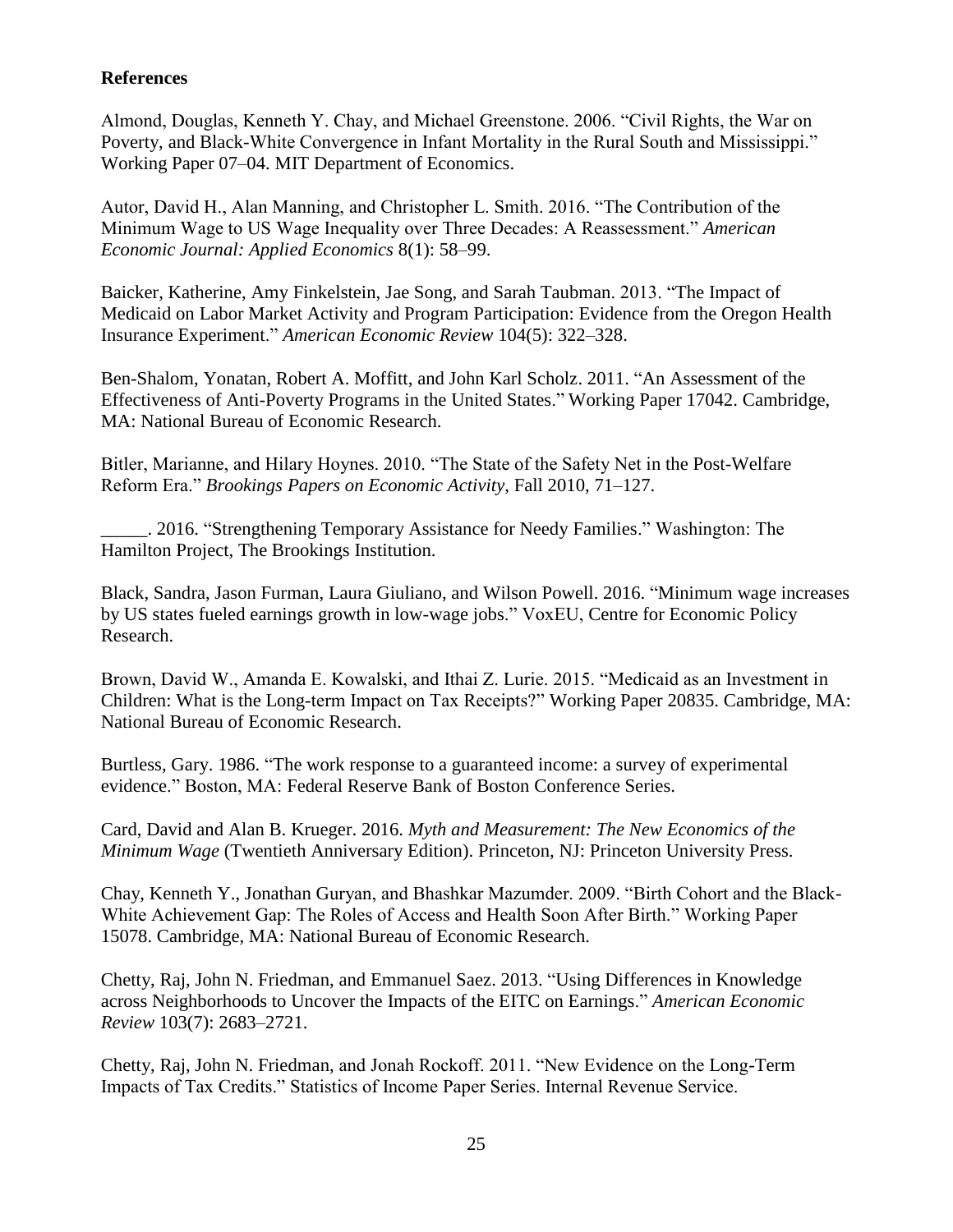Chetty, Raj, Nathaniel Hendren, and Lawrence F. Katz. 2016. "The Effects of Exposure to Better Neighborhoods on Children: New Evidence from the Moving to Opportunity Experiment." *American Economic Review* 106(4): 855–902.

Chetty, Raj, Nathaniel Hendren, Patrick Kline, and Emmanuel Saez. 2014. "Where is the land of Opportunity? The Geography of Intergenerational Mobility in the United States*." The Quarterly Journal of Economics* 129(4): 1553–1623.

Cohodes, Sarah R., Daniel S. Grossman, Samuel A. Kleiner and Michael F. Lovenheim. 2016. "The Effect of Child Health Insurance Access on Schooling: Evidence from Public Insurance Expansions." *The Journal of Human Resources* 51(3) 727–759.

Congressional Budget Office (CBO). 2014. "The Effects of a Minimum-Wage Increase on Employment and Family Income."

Council of Economic Advisers (CEA). 2015a. "Middle-Class Economics: The Role of Productivity, Inequality, and Participation." *Economic Report of the President*.

\_\_\_\_\_. 2015b. "Long-Term Benefits of the Supplemental Nutrition Assistance Program." Report.

\_\_\_\_\_. 2016. "Active Labor Market Policies: Theory and Evidence for What Works." Issue Brief.

Deming, David. 2009. "Early Childhood Intervention and Life-Cycle Skill Development: Evidence from Head Start." *American Economic Journal: Applied Economics* 1(3): 111–134.

Doucouliagos, Hristos, and Tom D. Stanley. 2009. "Publication Selection Bias in Minimum‐Wage Research? A Meta‐Regression Analysis." *British Journal of Industrial Relations* 47 (2): 406–428.

Dube, Arindrajit. 2014. "Minimum Wages and the Distribution of Family Incomes." Working Paper. Amherst: University of Massachusetts Amherst.

Edin, Kathryn J., and H. Luke Shaefer. 2015. *\$2.00 a Day: Living on Almost Nothing in America*. New York: Houghton Mifflin Harcourt Publishing Company.

Floyd, Ife, LaDonna Pavetti, and Liz Schott. 2015. "TANF Continues to Weaken as a Safety Net." Washington: Center on Budget and Policy Priorities.

Fox, Liana, Christopher Wimer, Irwin Garfinkel, Neeraj Kaushal, and Jane Waldfogel. 2015. "Waging War on Poverty: Poverty Trends Using a Historical Supplemental Poverty Measure." *Journal of Policy Analysis and Management* 34(3) 567–592.

Furman, Jason. 2015. "It Could Have Happened Here: The Policy Response That Helped Prevent a Second Great Depression." Remarks prepared for Macroeconomic Advisers' 25th Annual Washington Policy Seminar. Washington. September 9.

Furman, Jason. 2016. "The New View of Fiscal Policy and Its Application." Remarks prepared for Global Implications of Europe's Redesign. New York. October 5.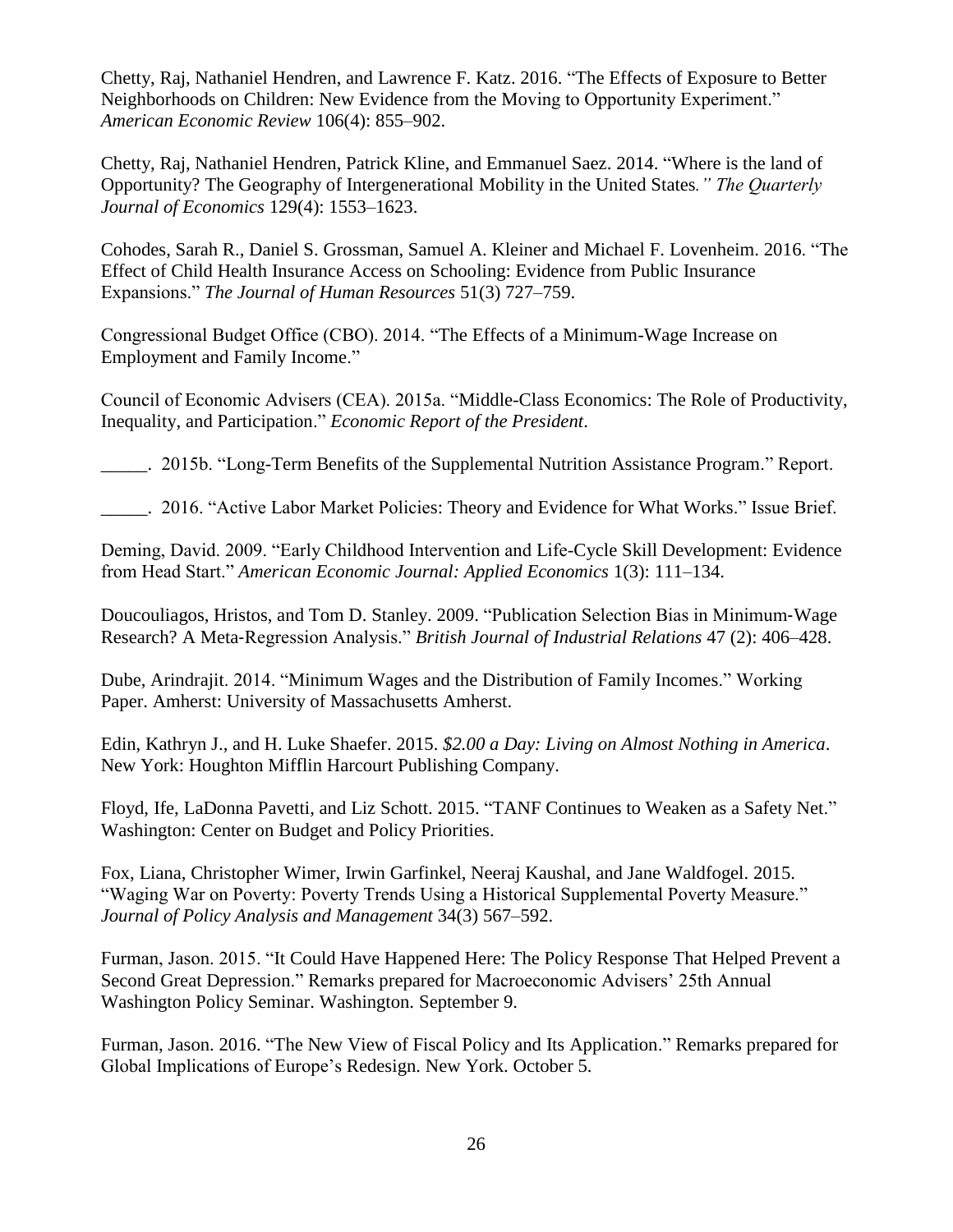Garces, Eliana, Duncan Thomas, and Janet Currie. 2002. "Longer-Term Effects of Head Start." *American Economic Review* 92(4): 999–1012.

Gibbs, Chloe, Jens Ludwig, and Douglas L. Miller. 2013. "Head Start Origins and Impacts." In *Legacies of the War on Poverty*, edited by Martha Bailey and Sheldon Danziger, 39–65. New York: Russell Sage Foundation Press.

Heckman, James J., Seong Hyeok Moon, Rodrigo Pinto, Peter A. Savelyev, and Adam Yavitz. 2010. "The Rate of Return to the High/Scope Perry Preschool Program." *Journal of Public Economics* 94(1): 114–128.

Holzer, Harry J., Diane Whitmore Schanzenbach, and Greg J. Duncan, and Jens Ludwig. 2008. *Journal of Children and Poverty* 14(1): 41–61.

Hoynes, Hilary, Diane Whitmore Schanzenbach. 2012. "Work incentives and the Food Stamp Program." *Journal of Public Economics* (96) 1: 151–162.

Hoynes, Hilary, Diane Whitmore Schanzenbach, and Douglas Almond. 2016. "Long-Run Impacts of Childhood Access to the Safety Net." *American Economic Review* 106(4): 903–34.

Hoynes, Hilary, Doug Miller, and David Simon. 2015. "Income, the Earned Income Tax Credit, and Infant Health." *American Economic Journal: Economic Policy* 7(1): 172–211.

Hoynes, Hilary, Marianne Page, and Ann Huff Stevens. 2011. "Can targeted transfers improve birth outcomes?: Evidence from the introduction of the WIC program." *Journal of Public Economics* 96(7–8): 813–827*.*

Ludwig, Jens and Douglas Miller. 2007. "Does Head Start Improve Children's Life Chances? Evidence from a Regression Discontinuity Design." *Quarterly Journal of Economics* 122(1): 159– 208.

Manoli, Dayanand S. and Nicholas Turner. 2014. "Cash-on-Hand & College Enrollment: Evidence from Population Tax Data and Policy Nonlinearities." Working Paper 19836. Cambridge, MA: National Bureau of Economic Research.

Meyer, Bruce D. and James X. Sullivan. 2013. "Winning the War: Poverty from the Great Society to the Great Recession." Working Paper 18718. Cambridge, MA: National Bureau of Economic Research.

Meyer, Bruce D. and Laura R. Wherry. 2012. "Saving Teens: Using a Policy Discontinuity to Estimate the Effects of Medicaid Eligibility." Working Paper 18309. Cambridge, MA: National Bureau of Economic Research.

Meyer, Bruce D., Wallace K. C. Mok, and James X. Sullivan. 2009. "The Underreporting of Transfers in Household Surveys: Its Nature and Consequences." Working Paper 15181. Cambridge, MA: National Bureau of Economic Research.

Morris, Pamela A., Lisa A. Gennetian, and Greg J. Duncan. 2005. "Effects of Welfare and Employment Policies on Young Children." New York: MDRC.